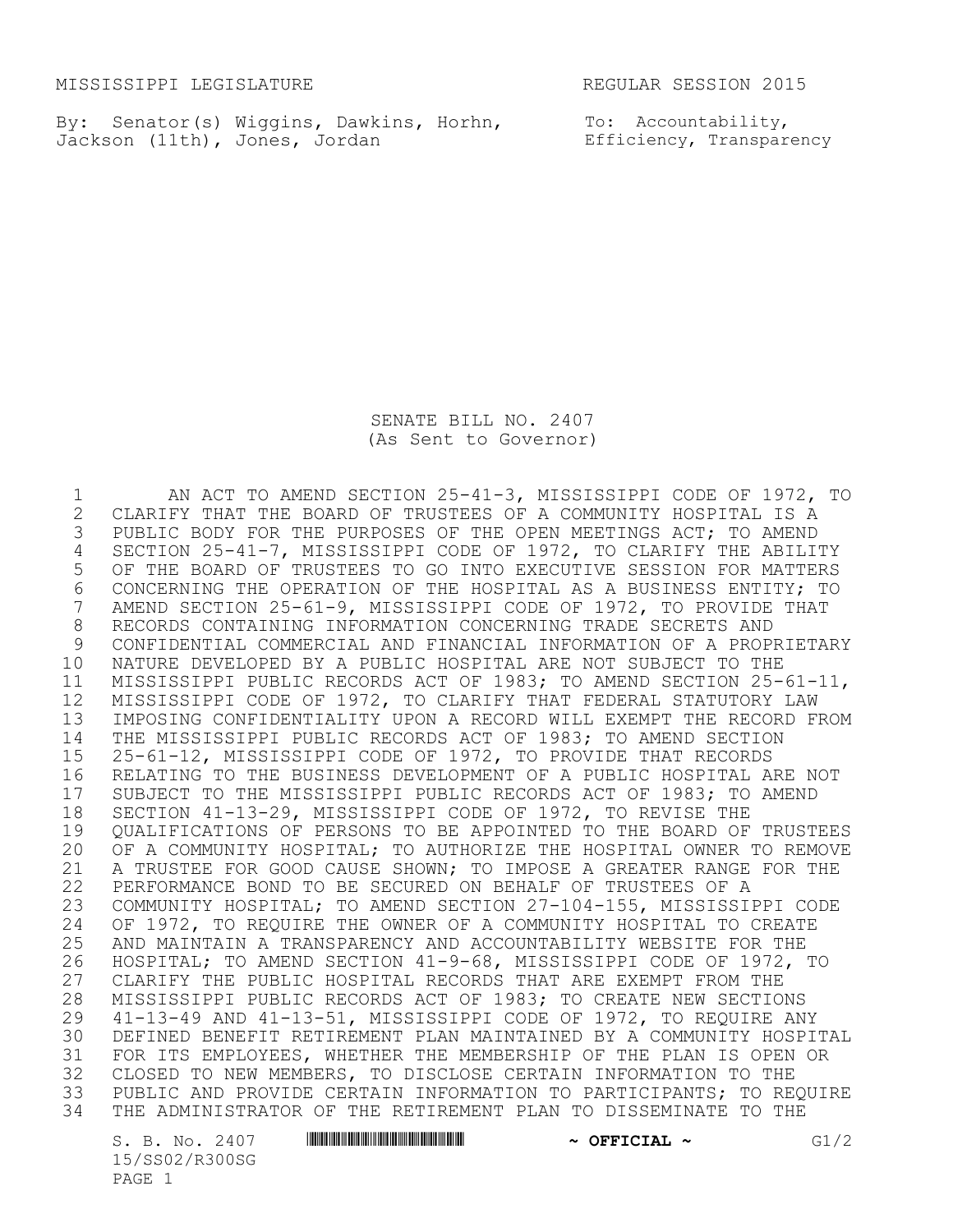PUBLIC A SUMMARY PLAN DESCRIPTION, ANNUAL DISCLOSURE OF FINANCIAL AND ACTUARIAL STATUS, AND AN ANNUAL REPORT; TO REQUIRE THE ADMINISTRATOR OF THE RETIREMENT PLAN TO FURNISH TO EACH PARTICIPANT AND BENEFICIARY WHO IS RECEIVING BENEFITS UNDER THE PLAN CERTAIN INFORMATION ABOUT THE PLAN; AND FOR RELATED PURPOSES. BE IT ENACTED BY THE LEGISLATURE OF THE STATE OF MISSISSIPPI: **SECTION 1.** Section 25-41-3, Mississippi Code of 1972, is amended as follows:

 25-41-3. For purposes of this chapter, the following words shall have the meaning ascribed herein, to wit:

 (a) "Public body" means any executive or administrative board, commission, authority, council, department, agency, bureau 47 or any other policymaking entity, or committee thereof, of the State of Mississippi, or any political subdivision or municipal corporation of the state, whether **\* \* \*** the entity be created by statute or executive order, which is supported wholly or in part by public funds or expends public funds, and any standing, interim or special committee of the Mississippi Legislature. The term "public body" includes the governing board of a charter school authorized by the Mississippi Charter School Authorizer Board and the board of trustees of a community hospital as defined in Section 41-13-10. There shall be exempted from the provisions of this chapter: (i) The judiciary, including all jury deliberations; **\* \* \***

S. B. No. 2407 \*SS02/R300SG\* **~ OFFICIAL ~** ( **\* \* \***ii) Law enforcement officials; ( **\* \* \***iii) The military;

15/SS02/R300SG PAGE 2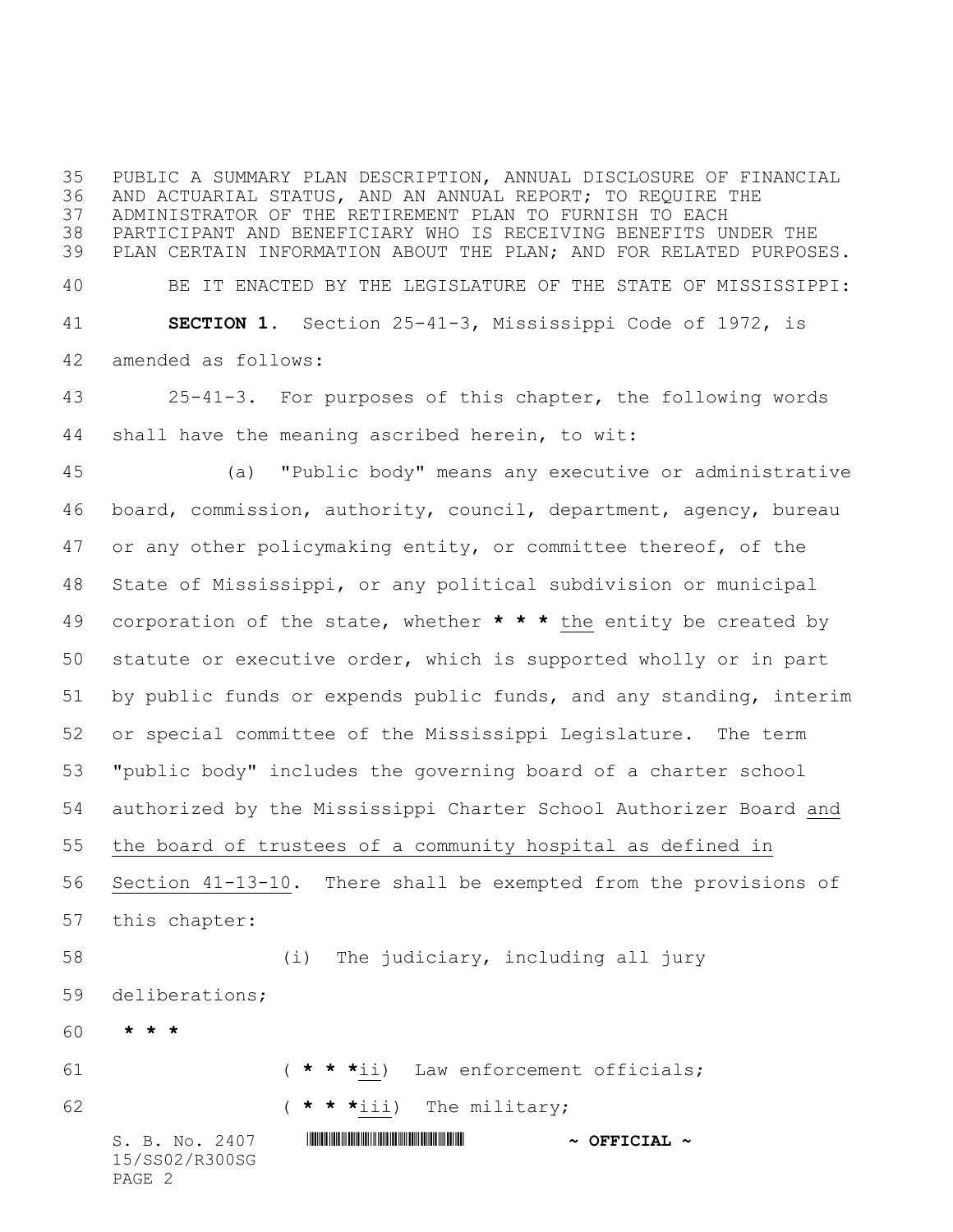( **\* \* \***iv) The State Probation and Parole Board; ( **\* \* \***v) The Workers' Compensation Commission; ( **\* \* \***vi) Legislative subcommittees and legislative conference committees; ( **\* \* \***vii) The arbitration council established in Section 69-3-19; ( **\* \* \***viii) License revocation, suspension and disciplinary proceedings held by the Mississippi State Board of Dental Examiners; and ( **\* \* \***ix) Hearings and meetings of the Board of Tax Appeals and of the hearing officers and the board of review of the Department of Revenue as provided in Section 27-77-15. (b) "Meeting" means an assemblage of members of a public body at which official acts may be taken upon a matter over which the public body has supervision, control, jurisdiction or advisory power; "meeting" also means any **\* \* \*** assemblage through the use of video or teleconference devices. **SECTION 2.** Section 25-41-7, Mississippi Code of 1972, is amended as follows: 25-41-7. (1) Any public body may enter into executive session for the transaction of public business; **\* \* \*** however, all meetings of any **\* \* \*** public body shall commence as an open meeting, and an affirmative vote of three-fifths (3/5) of all members present shall be required to declare an executive session.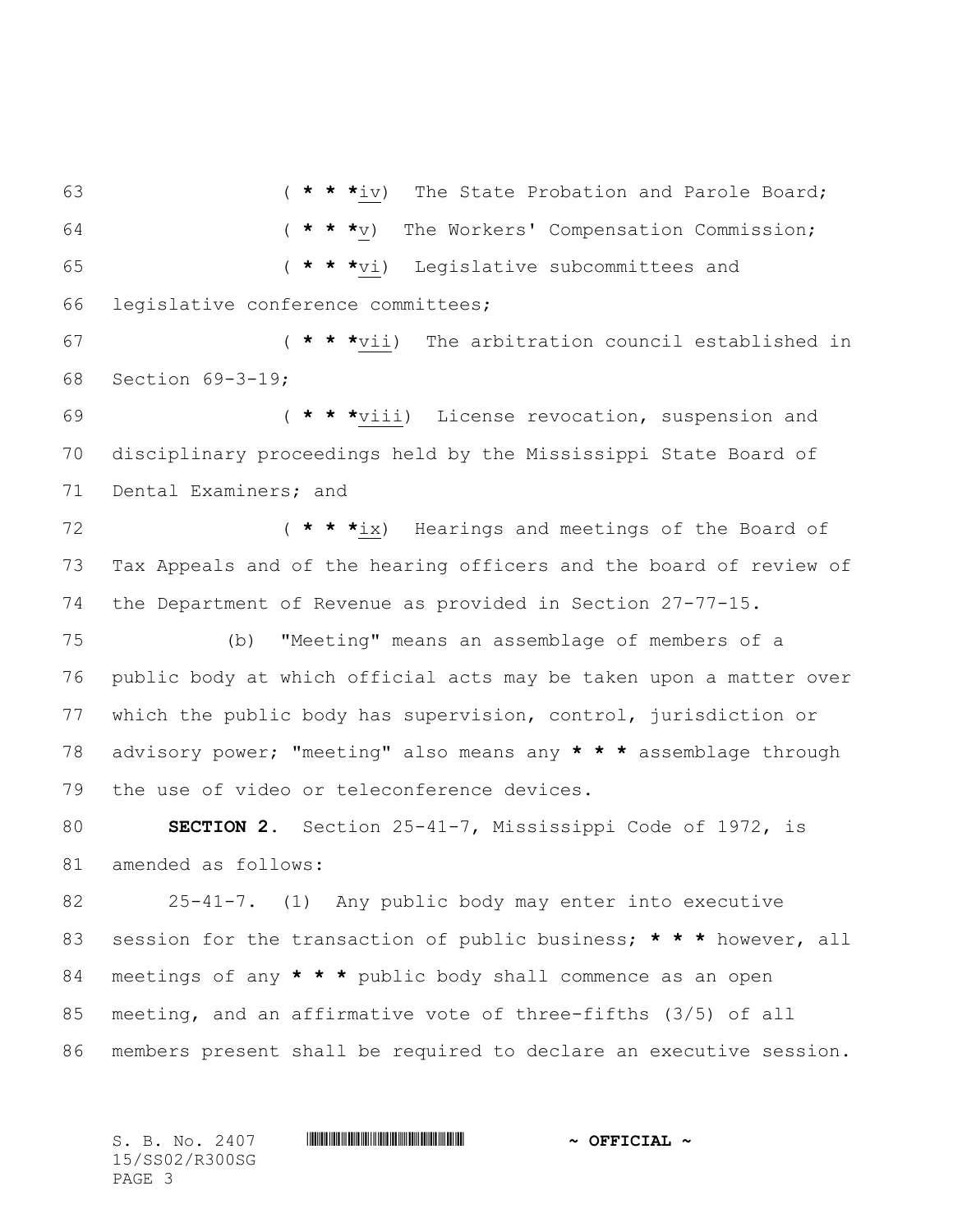(2) The procedure to be followed by any public body in declaring an executive session shall be as follows: Any member shall have the right to request by motion a closed determination upon the issue of whether or not to declare an executive session. **\* \* \*** The motion, by majority vote, shall require the meeting to be closed for a preliminary determination of the necessity for executive session. No other business shall be transacted until the discussion of the nature of the matter requiring executive session has been completed and a vote, as required in subsection (1) hereof, has been taken on the issue.

 (3) An executive session shall be limited to matters allowed to be exempted from open meetings by subsection (4) of this section. The reason for holding **\* \* \*** an executive session shall be stated in an open meeting, and the reason so stated shall be recorded in the minutes of the meeting. Nothing in this section shall be construed to require that any meeting be closed to the public, nor shall any executive session be used to circumvent or to defeat the purposes of this chapter.

 (4) A public body may hold an executive session pursuant to this section for one or more of the following reasons:

 (a) Transaction of business and discussion of personnel matters relating to the job performance, character, professional competence, or physical or mental health of a person holding a specific position, or matters relating to the terms of any potential or current employment or services agreement with any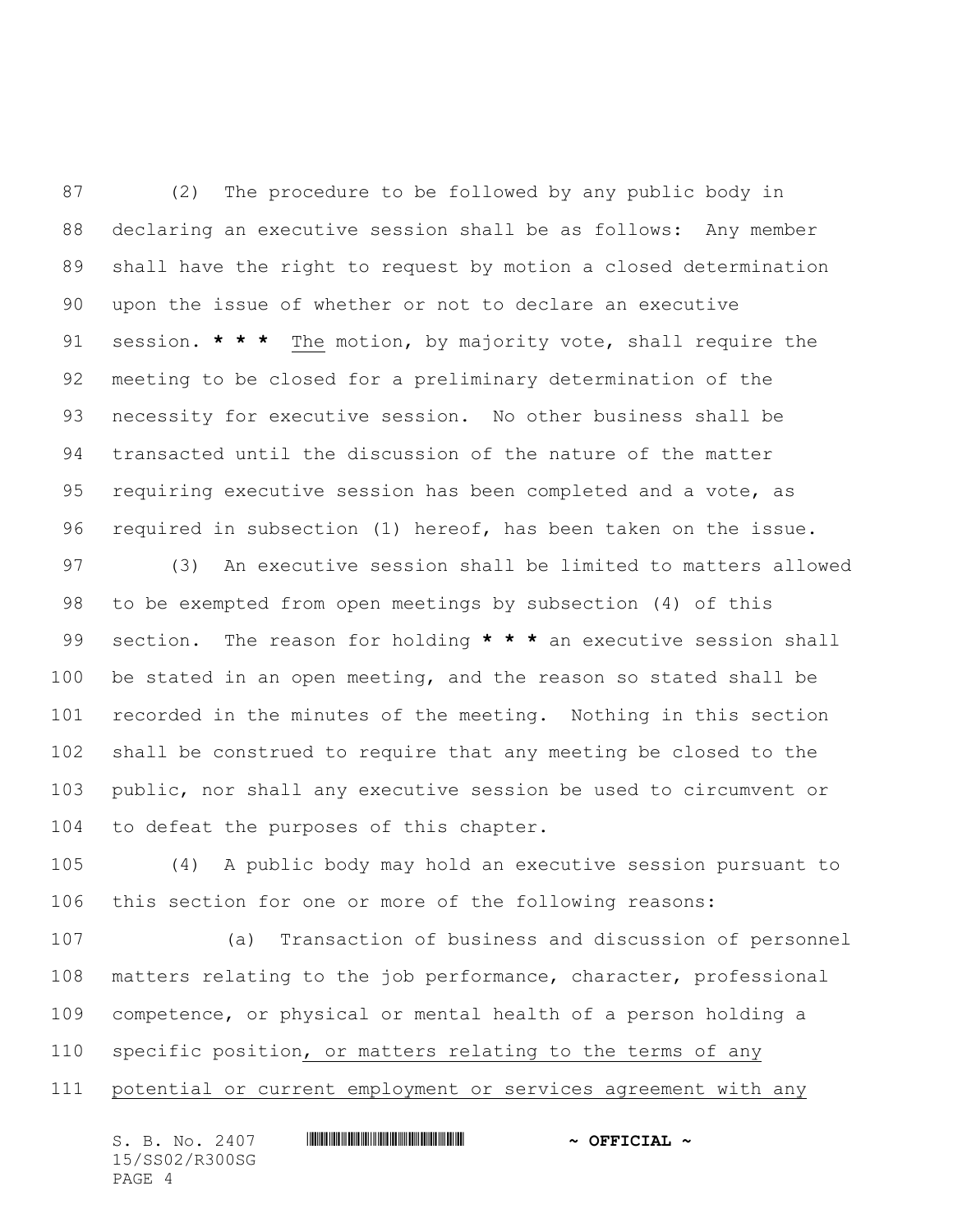physicians or other employees of public hospitals, including any discussion of any person applying for medical staff privileges or membership with a public hospital.

 (b) Strategy sessions or negotiations with respect to prospective litigation, litigation or issuance of an appealable order when an open meeting would have a detrimental effect on the litigating position of the public body.

 (c) Transaction of business and discussion regarding the report, development or course of action regarding security personnel, plans or devices.

 (d) Investigative proceedings by any public body regarding allegations of misconduct or violation of law.

 (e) Any body of the Legislature which is meeting on matters within the jurisdiction of **\* \* \*** that body.

 (f) Cases of extraordinary emergency which would pose immediate or irrevocable harm or damage to persons **\* \* \*** or property, or both, within the jurisdiction of **\* \* \*** the public body.

 (g) Transaction of business and discussion regarding the prospective purchase, sale or leasing of lands.

 (h) Discussions between a school board and individual students who attend a school within the jurisdiction of **\* \* \*** the school board or the parents or teachers of **\* \* \*** the students regarding problems of **\* \* \*** the students or their parents or teachers.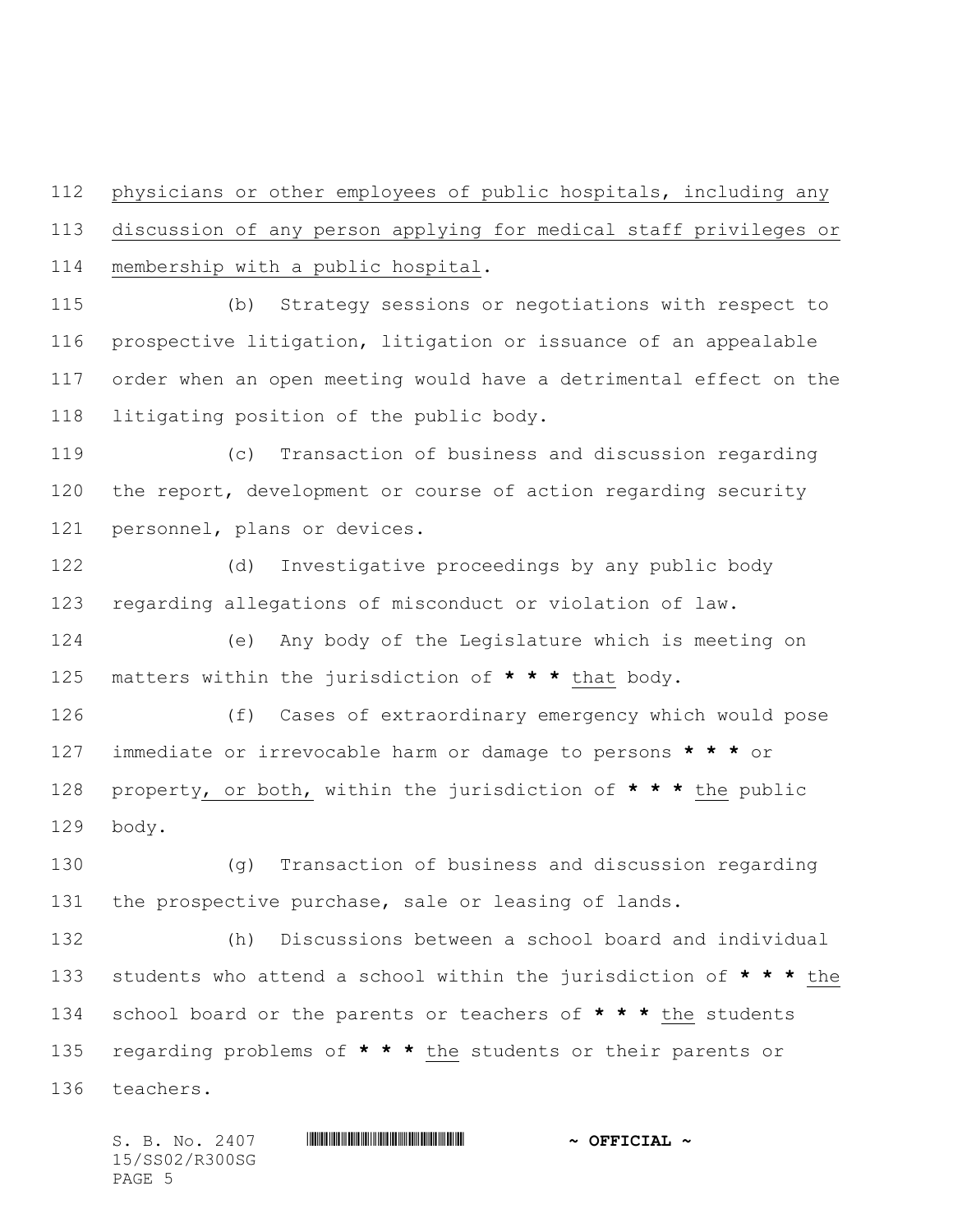(i) Transaction of business and discussion concerning the preparation of tests for admission to practice in recognized professions.

 (j) Transaction of business and discussions or negotiations regarding the location, relocation or expansion of a business, medical service or an industry.

 (k) Transaction of business and discussions regarding employment or job performance of a person in a specific position or termination of an employee holding a specific position. The exemption provided by this paragraph includes transaction of business and discussion in executive session by the board of trustees of a public hospital regarding any employee or medical staff member or applicant for medical staff privileges and any such individual's credentialing, health, performance, salary, raises or disciplinary action. The exemption provided by this paragraph includes the right to enter into executive session concerning a line item in a budget which might affect the termination of an employee or employees. All other budget items shall be considered in open meetings and final budgetary adoption shall not be taken in executive session.

 (l) Discussions regarding material or data exempt from the Mississippi Public Records Act of 1983 pursuant to Section 25-11-121.

 (m) Transaction of business and discussion regarding prospective strategic business decisions of public hospitals,

| S. B. No. 2407 | $\sim$ OFFICIAL $\sim$ |
|----------------|------------------------|
| 15/SS02/R300SG |                        |
| PAGE 6         |                        |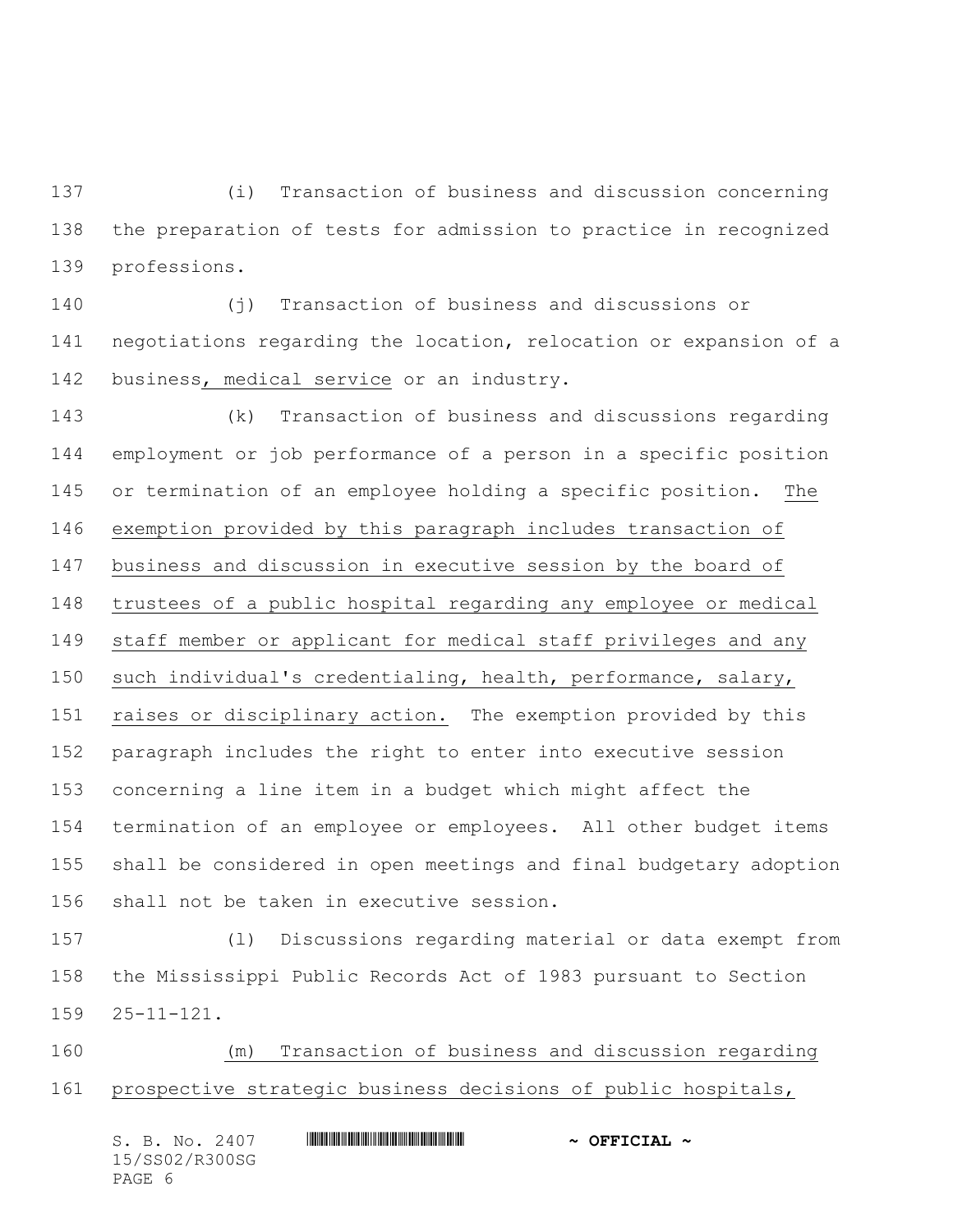including without limitation, decisions to open a new service line, implement capital improvements, or file applications for certificates of need or determinations of nonreviewability with the State Department of Health. (n) Transaction of business of the boards of trustees of public hospitals that would require discussion of any identifiable patient information, including without limitation, patient complaints, patients' accounts, patients receiving charity care, or treatment that could be identified to a patient. (5) The total vote on the question of entering into an executive session shall be recorded and spread upon the minutes of **\* \* \*** the public body. (6) Any **\* \* \*** vote whereby an executive session is declared shall be applicable only to that particular meeting on that particular day. **SECTION 3.** Section 25-61-9, Mississippi Code of 1972, is amended as follows: 25-61-9. (1) Records furnished to public bodies by third parties which contain trade secrets or confidential commercial or financial information shall not be subject to inspection, examination, copying or reproduction under this chapter until notice to **\* \* \*** third parties has been given, but **\* \* \*** the records shall be released within a reasonable period of time unless the **\* \* \*** third parties **\* \* \*** have obtained a court order protecting **\* \* \*** the records as confidential.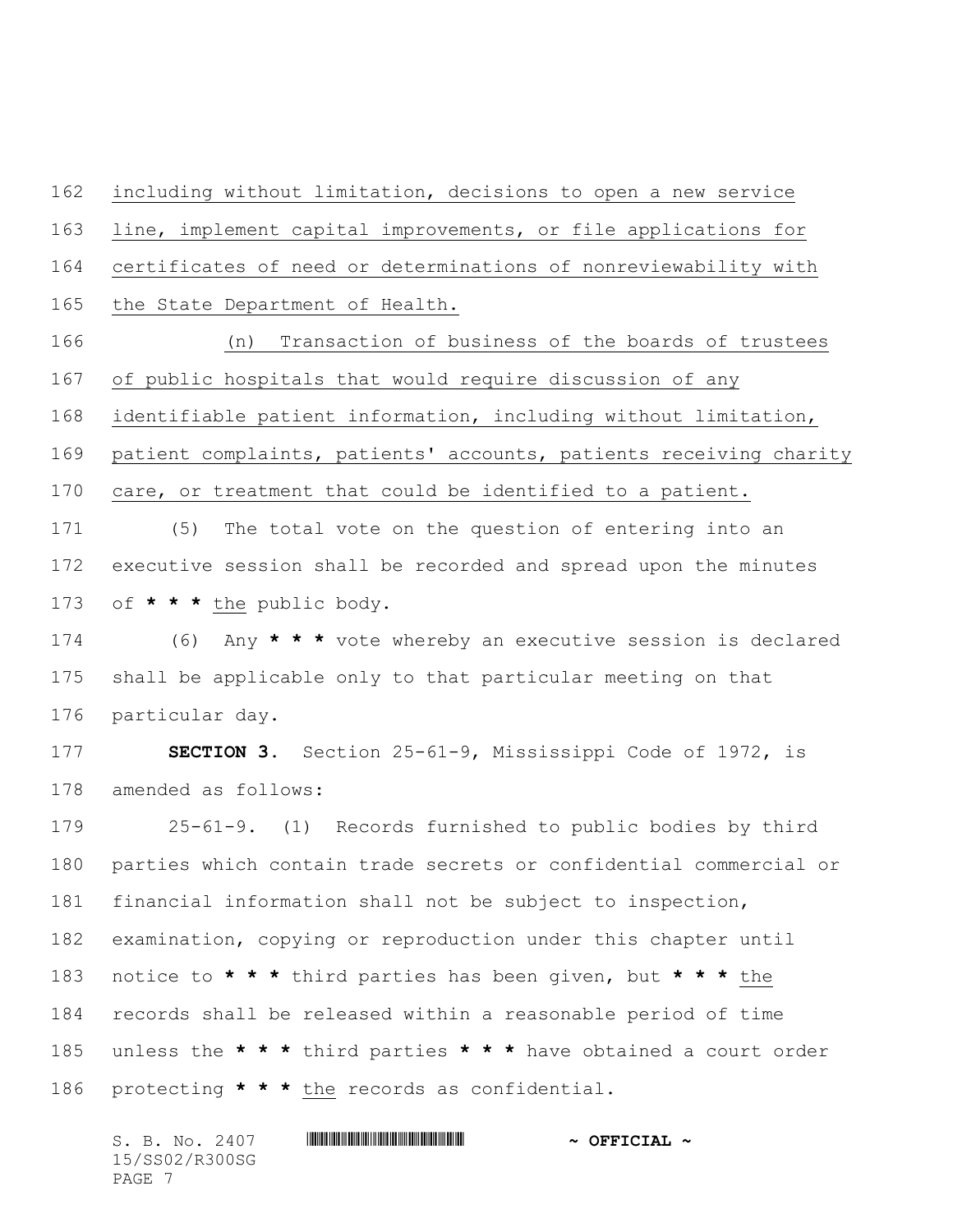(2) If any public record which is held to be exempt from disclosure pursuant to this chapter contains material which is not exempt pursuant to this chapter, the public body shall separate the exempt material and make the nonexempt material available for examination **\* \* \*** or copying, or both, as provided for in this chapter.

 (3) Trade secrets and confidential commercial and financial information of a proprietary nature developed by a college **\* \* \***, university or public hospital under contract with a firm, business, partnership, association, corporation, individual or other like entity shall not be subject to inspection, examination, copying or reproduction under this chapter.

 (4) Misappropriation of a trade secret shall be governed by the provisions of the Mississippi Uniform Trade Secrets Act, Sections 75-26-1 through 75-26-19.

 (5) A waste minimization plan and any updates developed by generators and facility operators under the Mississippi Comprehensive Multimedia Waste Minimization Act of 1990 shall be retained at the facility and shall not be subject to inspection, examination, copying or reproduction under this chapter.

 (6) Data processing software obtained by an agency under a licensing agreement that prohibits its disclosure and which software is a trade secret, as defined in Section 75-26-3, and data processing software produced by a public body which is

15/SS02/R300SG PAGE 8

S. B. No. 2407 \*SS02/R300SG\* **~ OFFICIAL ~**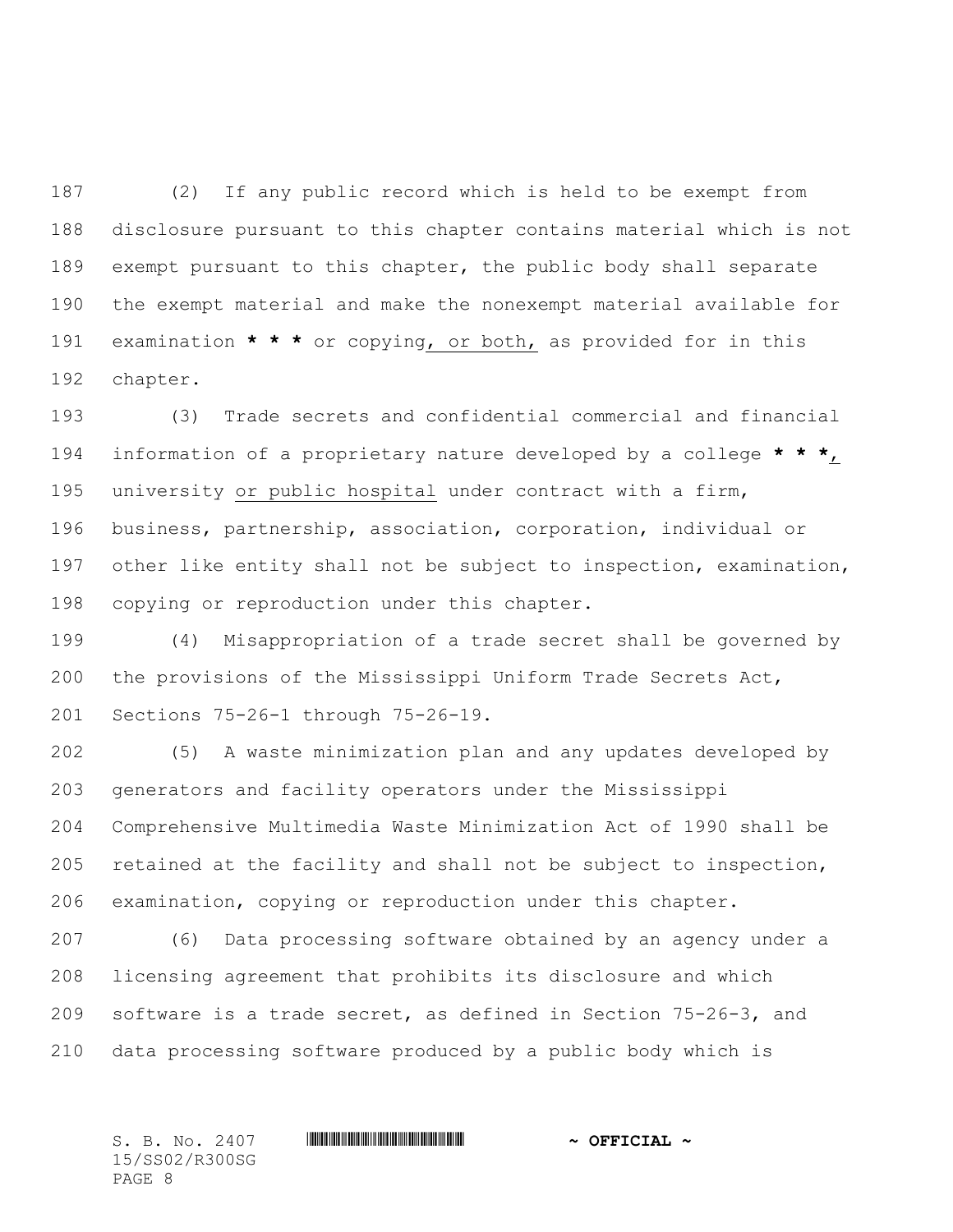sensitive must not be subject to inspection, copying or reproduction under this chapter.

 As used in this subsection, "sensitive" means only those portions of data processing software, including the specifications and documentation, used to:

 (a) Collect, process, store, and retrieve information which is exempt under this chapter.

 (b) Control and direct access authorizations and security measures for automated systems.

 (c) Collect, process, store, and retrieve information, disclosure of which would require a significant intrusion into the business of the public body.

 **SECTION 4.** Section 25-61-11, Mississippi Code of 1972, is amended as follows:

 25-61-11. The provisions of this chapter shall not be 226 construed to conflict with, amend, repeal or supersede any constitutional **\* \* \*** law, state or federal statutory law, or decision of a court of this state or the United States which at the time of this chapter is effective or thereafter specifically declares a public record to be confidential or privileged, or provides that a public record shall be exempt from the provisions of this chapter.

 **SECTION 5.** Section 25-61-12, Mississippi Code of 1972, is amended as follows: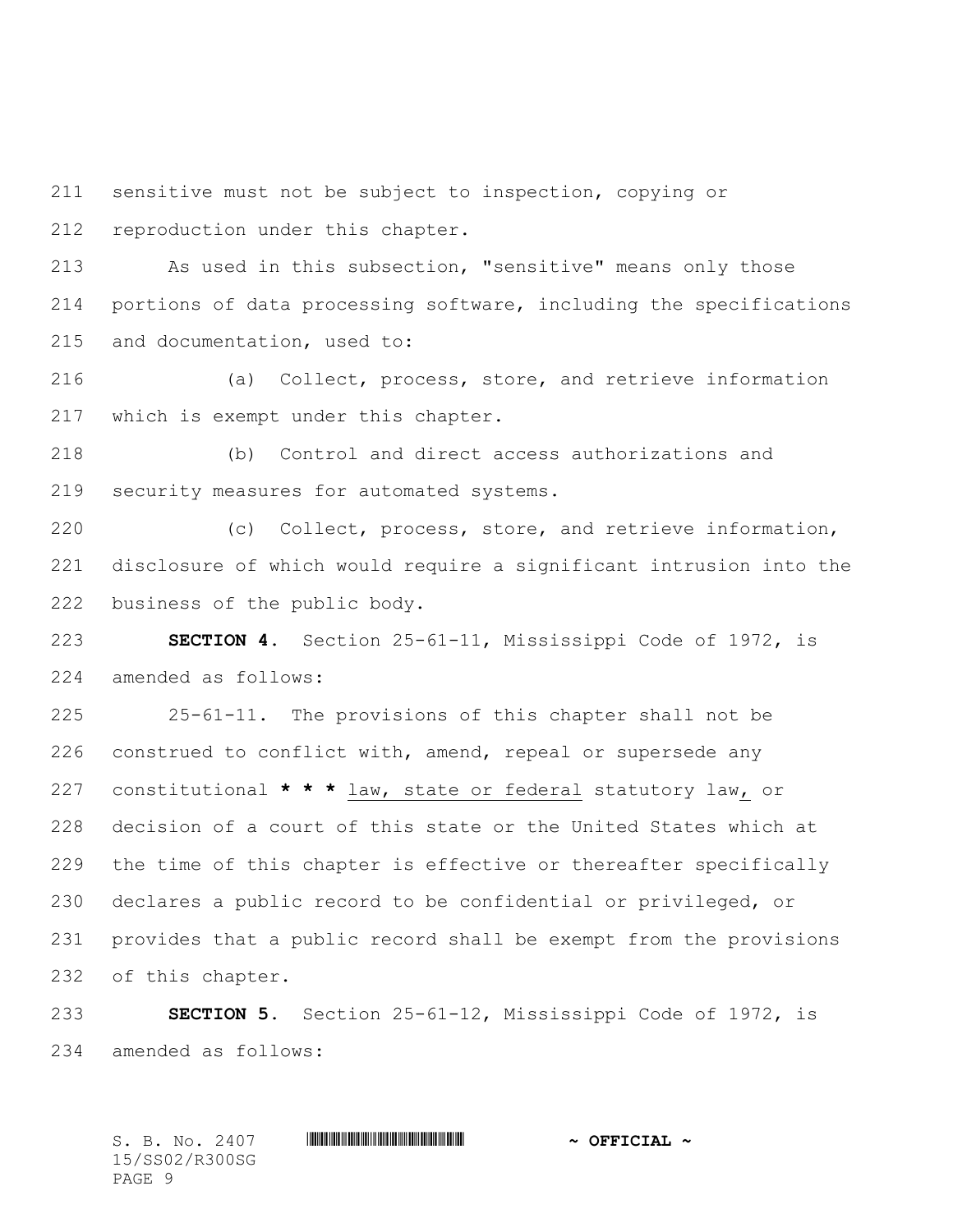25-61-12. (1) The home address, any telephone number of a privately paid account or other private information of any law enforcement officer, criminal investigator, judge or district attorney or the spouse or child of **\* \* \*** the law enforcement officer, criminal investigator, judge or district attorney shall be exempt from the Mississippi Public Records Act of 1983. This exemption does not apply to any court transcript or recording if given under oath and not otherwise excluded by law.

 (2) (a) When in the possession of a law enforcement agency, investigative reports shall be exempt from the provisions of this chapter; however, a law enforcement agency, in its discretion, may choose to make public all or any part of any investigative report.

 (b) Nothing in this chapter shall be construed to prevent any and all public bodies from having among themselves a free flow of information for the purpose of achieving a coordinated and effective detection and investigation of unlawful activity. Where the confidentiality of records covered by this section is being determined in a private hearing before a judge under Section 25-61-13, the public body may redact or separate from **\* \* \*** the records the identity of confidential informants or the identity of the person or persons under investigation or other information other than the nature of the incident, time, date and location.

 (c) Nothing in this chapter shall be construed to exempt from public disclosure a law enforcement incident report.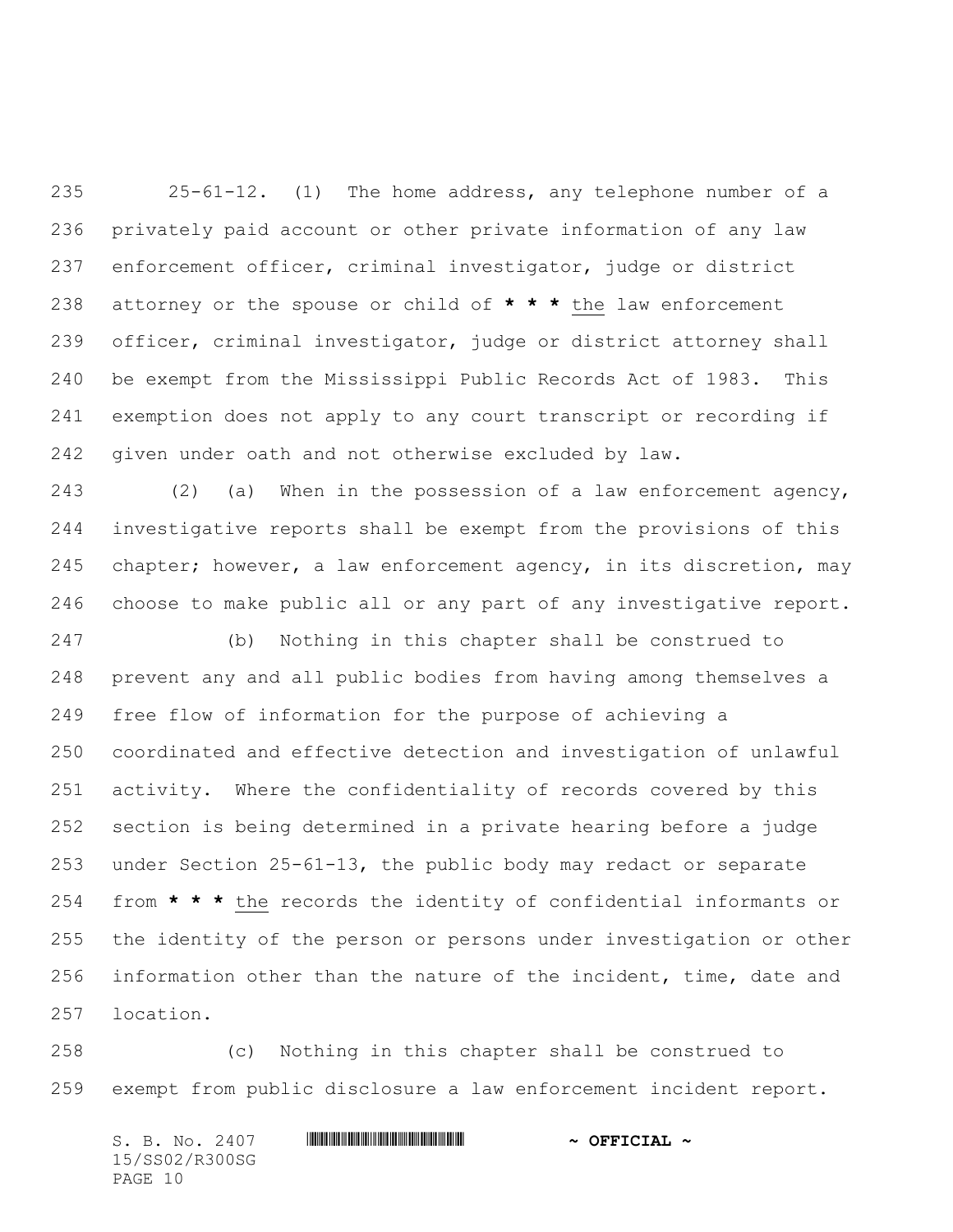An incident report shall be a public record. A law enforcement agency may release information in addition to the information contained in the incident report.

 (d) Nothing in this chapter shall be construed to require the disclosure of information that would reveal the identity of the victim.

 (3) Personal information of victims, including victim impact statements and letters of support on behalf of victims that are contained in records on file with the Mississippi Department of Corrections and State Parole Board, shall be exempt from the provisions of this chapter.

 (4) Records of a public hospital board relating to the purchase or sale of medical or other practices or other business operations, and the recruitment of physicians and other health care professionals, shall be exempt from the provisions of this chapter.

 **SECTION 6.** Section 41-13-29, Mississippi Code of 1972, is amended as follows:

 41-13-29. (1) (a) The owners are **\* \* \*** authorized to appoint trustees for the purpose of operating and governing community hospitals. The owner of a community hospital may remove a trustee after appointment for good cause shown, upon a unanimous vote of all members of the governing board of the owner that appointed the trustee, or upon a majority vote of the governing board of the owner that appointed the trustee after a

| S. B. No. 2407 | $\sim$ OFFICIAL $\sim$ |
|----------------|------------------------|
| 15/SS02/R300SG |                        |
| PAGE 11        |                        |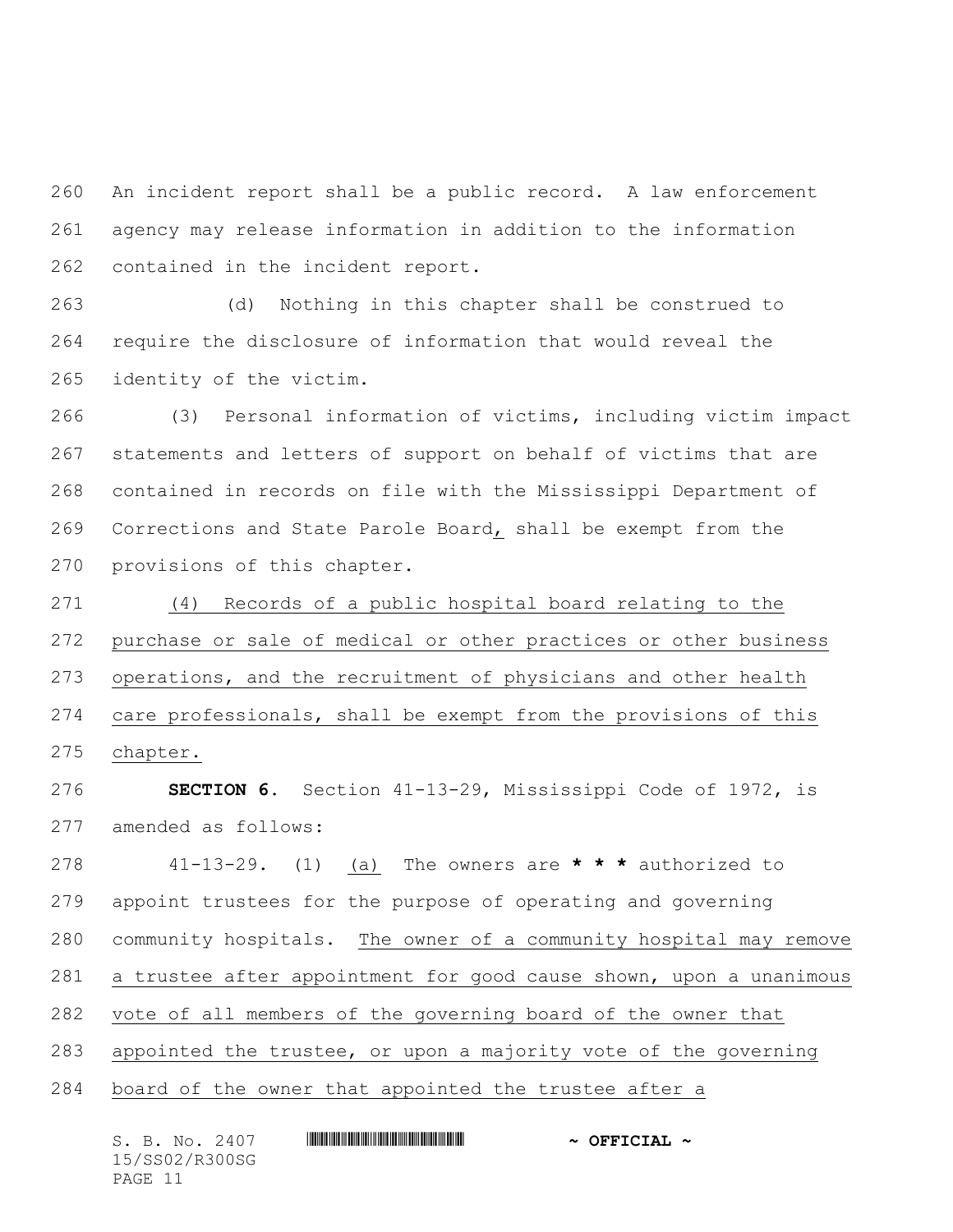recommendation from the board of trustees of the hospital that the trustee be removed. **\* \* \*** To be eligible for appointment, an appointee must be an adult legal **\* \* \*** resident of the county which has an ownership interest in **\* \* \*** the community hospital or the county **\* \* \*** in which the municipality or other political subdivision holding the ownership interest in the community hospital is located. The authority to appoint trustees shall not apply to leased facilities, unless specifically reserved by the owner in the applicable lease agreement.

 (b) The board of trustees shall consist of not more than seven (7) members nor less than five (5) members, except where specifically authorized by statute, and shall be appointed by the respective owners on a pro rata basis comparable to the ownership interests in the community hospital. Where **\* \* \*** the community hospital is owned solely by a county, or any supervisors districts, judicial districts or election district of a county, or by a municipality, the trustees shall be residents of the owning entity.

 (c) Trustees for municipally owned community hospitals shall be appointed by the **\* \* \*** governing authority of **\* \* \*** the municipality. Trustees for a community hospital owned by a county shall be appointed by the board of supervisors with each supervisor having the right to nominate one (1) trustee from his district or from the county at large. Appointments exceeding five (5) in number shall be from the county at large. Trustees for a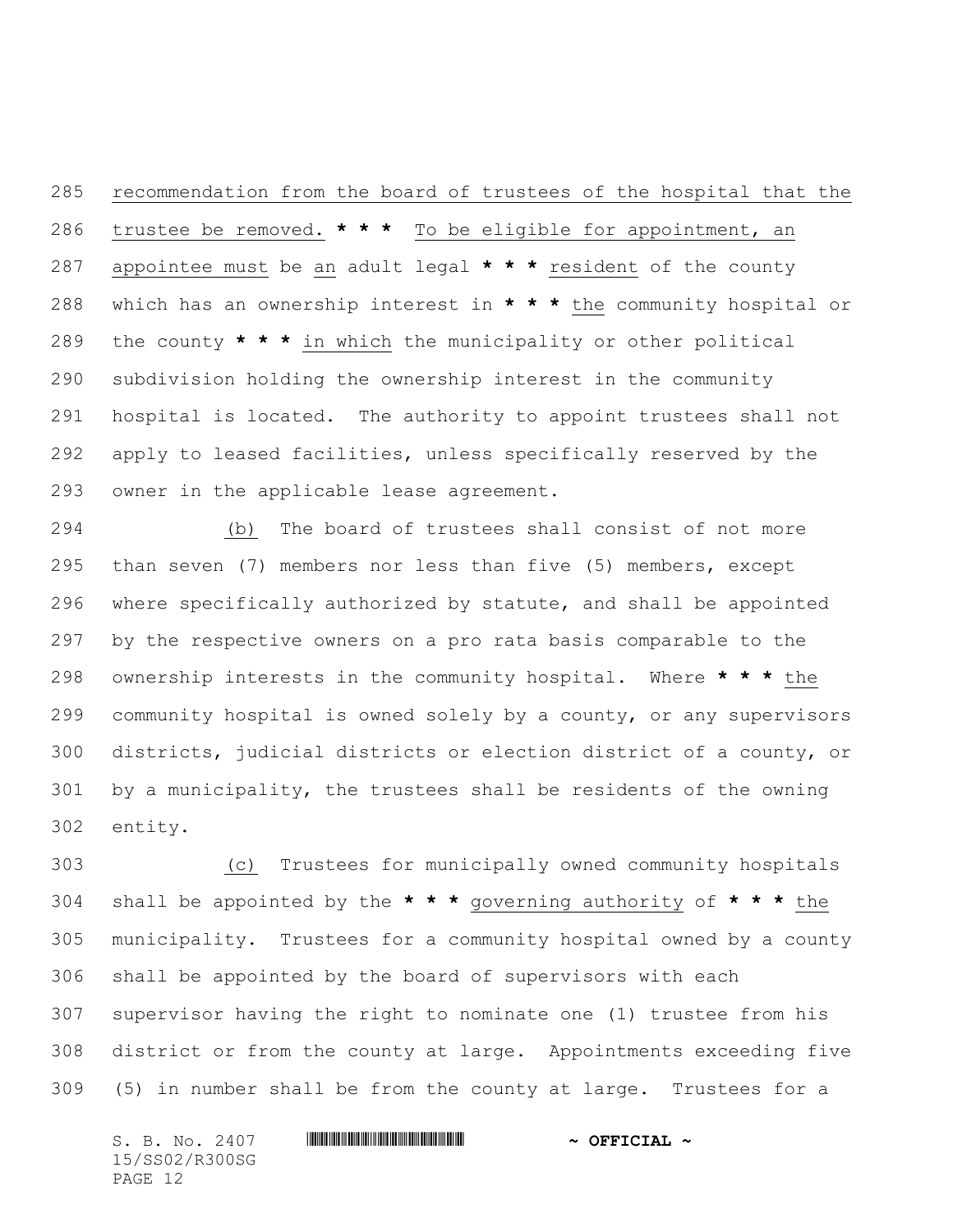community hospital owned solely by supervisors districts, judicial districts or election district of a county, shall be appointed by the board of supervisors of **\* \* \*** the county from nominees submitted by the supervisor **\* \* \*** or supervisors representing the owner district **\* \* \*** or districts.

 (2) (a) Initially the board of trustees shall be appointed as follows: one (1) for a term of one (1) year, one (1) for a term of two (2) years, one (1) for a term of three (3) years, one (1) for a term of four (4) years, and one (1) for a term of five (5) years. Appointments exceeding five (5) in number shall be for terms of four (4) and five (5) years, respectively. Thereafter, all terms shall be for five (5) years. No community hospital trustee holding office on July 1, 1982, shall be affected by this provision, but **\* \* \*** the terms shall be filled at the expiration thereof according to the provisions of this section, provided, however, that any other specific appointment procedures presently authorized shall likewise not be affected by the terms hereof. Any vacancy on the board of trustees shall be filled within ninety (90) days by appointment by the applicable owner for the remainder of the unexpired term.

 (b) From and after January 1, 2016, to be eligible for appointment, an appointee must have no felony convictions, possess at least a high school diploma or the equivalent, owe no outstanding debt to the community hospital, and not be a plaintiff

in any pending lawsuit against the community hospital.

| S. B. No. 2407 | $\sim$ OFFICIAL $\sim$ |
|----------------|------------------------|
| 15/SS02/R300SG |                        |
| PAGE 13        |                        |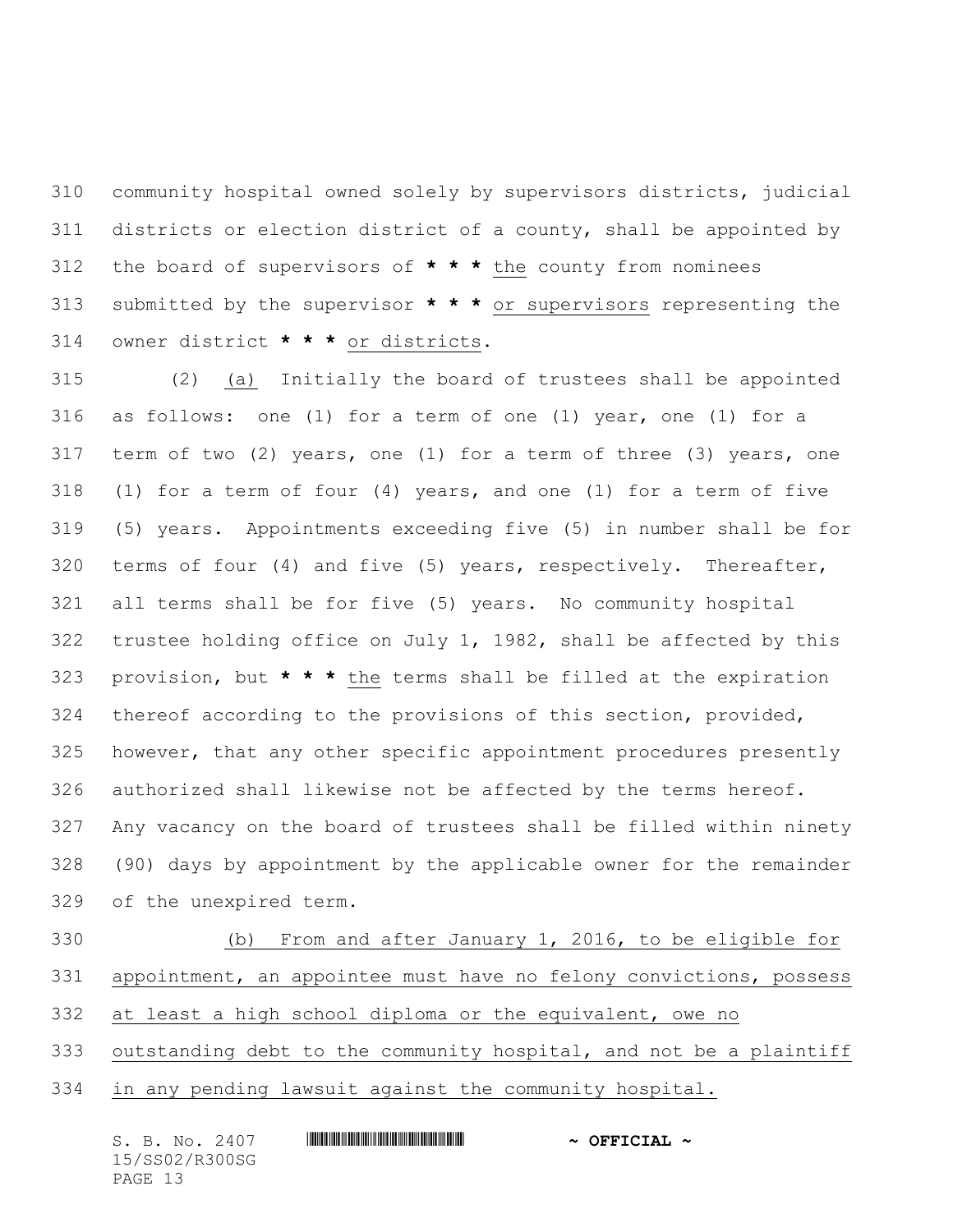(3) (a) Any community hospital erected, owned, maintained and operated by any county located in the geographical center of the State of Mississippi and in which State Highways No. 12 and No. 35 intersect, shall be operated by a board of trustees of five (5) members who have the qualifications set forth in this section to be appointed by the board of supervisors from the county at large, one (1) for a term of one (1) year, one (1) for a term of two (2) years, one (1) for a term of three (3) years, one (1) for a term of four (4) years, and one (1) for a term of five (5) years. Thereafter all **\* \* \*** trustees shall be appointed from the county at large for a period of five (5) years.

 (b) Any community hospital erected, owned, maintained and operated by any county situated in the Yazoo-Mississippi Delta Levee District and bordering on the Mississippi River and having a population of not less than forty-five thousand (45,000) and having an assessed valuation of not less than Thirty Million Dollars (\$30,000,000.00) for the year 1954, shall be operated by a board of trustees which may consist of not more than eleven (11) members who have the qualifications set forth in this section.

 (c) Any hospital erected, owned, maintained and operated by any county having two (2) judicial districts, which is traversed by U.S. Interstate Highway 59, which intersects Highway 84 therein, shall be operated by a board of trustees which shall consist of seven (7) members who have the qualifications set forth in this section. The first seven (7) members appointed under

15/SS02/R300SG PAGE 14

## S. B. No. 2407 \*SS02/R300SG\* **~ OFFICIAL ~**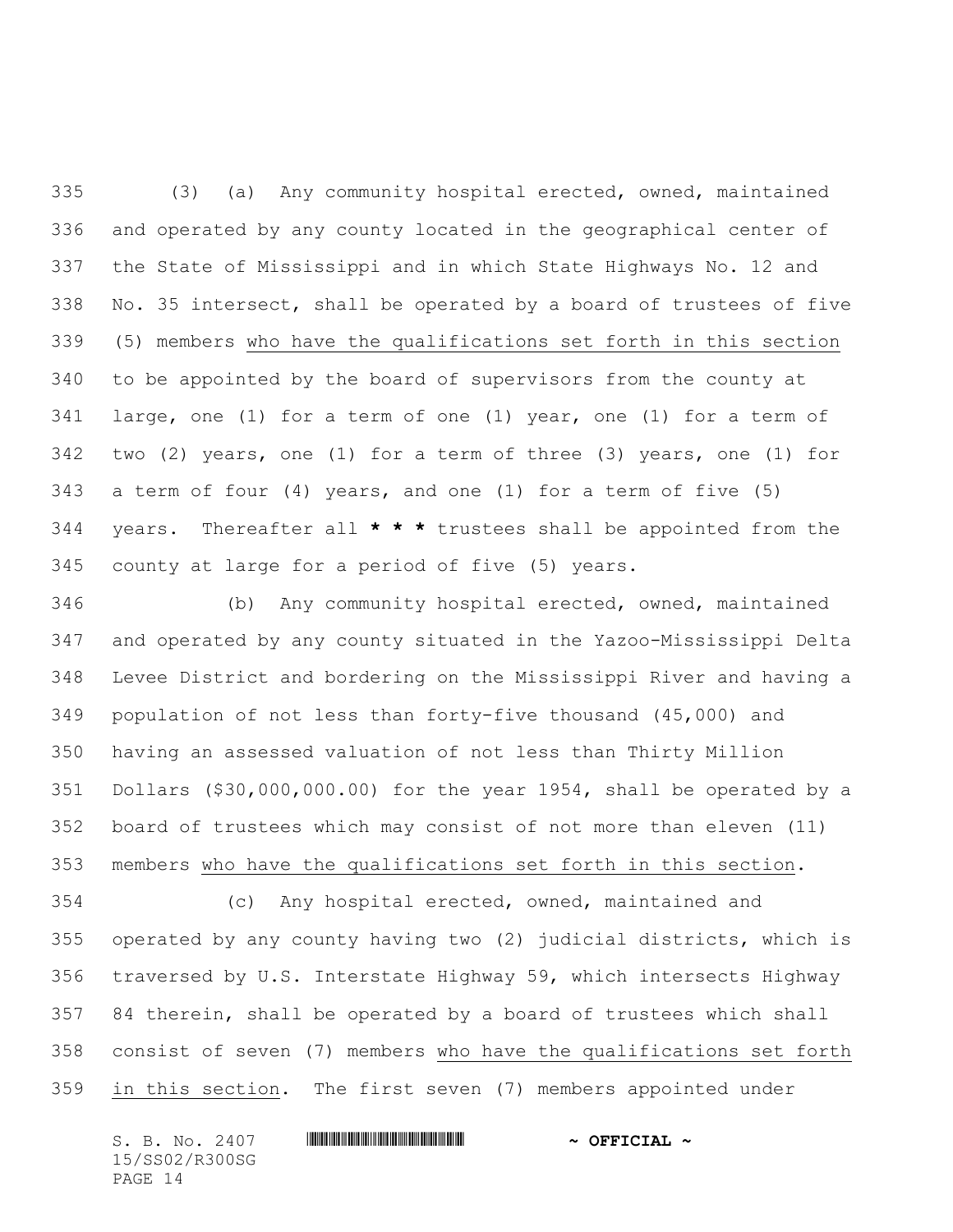authority of this paragraph shall be appointed by the board of supervisors for terms as follows:

 Each supervisor of Supervisors Districts One and Two shall nominate and the board of supervisors shall appoint one (1) person from each said beat for a one-year term. Each supervisor of Supervisors Districts Three and Four shall nominate and the board of supervisors shall appoint one (1) person from each **\* \* \*** beat for a two-year term. The supervisor of Supervisors District Five shall nominate and the board of supervisors shall appoint one (1) person from **\* \* \*** the beat for a three-year term. The medical staff at the hospital shall submit a list of four (4) nominees and the supervisors shall appoint two (2) trustees from **\* \* \*** the list of nominees, one (1) for a three-year term and one (1) for a one-year term. Thereafter, as the terms of the board of trustee members authorized by this paragraph expire, all but the trustee originally appointed from the medical staff nominees for a one-year term shall be appointed by the board of supervisors for terms of three (3) years. The term of the trustee originally appointed from the medical staff nominees by the board of supervisors for a term of one (1) year shall remain a term of one (1) year and shall thereafter be appointed for a term of one (1) year. The two (2) members appointed from medical staff nominees shall be appointed from a list of two (2) nominees for each **\* \* \*** position to be submitted by the medical staff of the hospital for each vacancy to be filled. It is the intent of the Legislature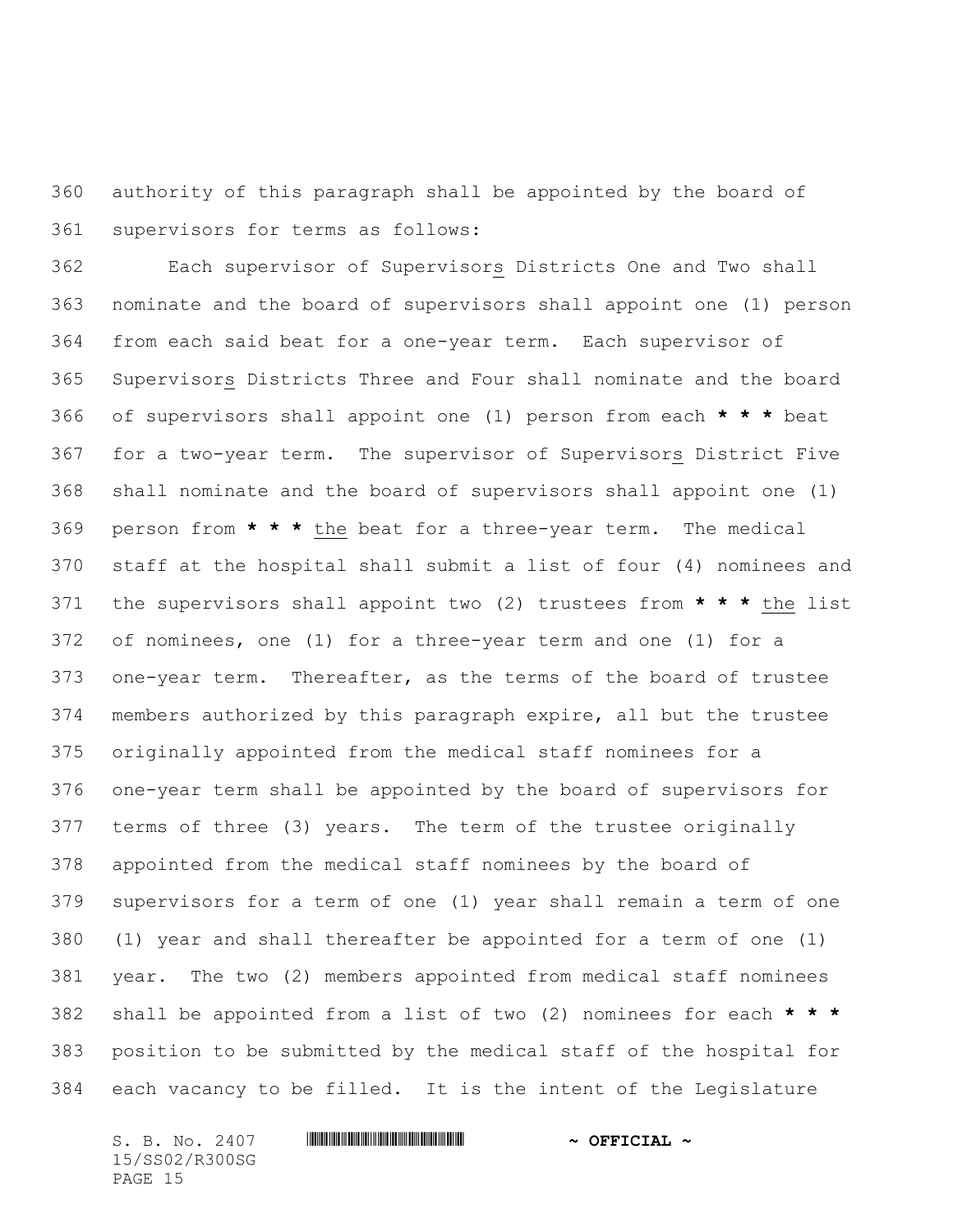that the board of trustees which existed prior to July 1, 1985, was abolished by amendment to this section under Section 5, Chapter 511, Laws of 1985, and **\* \* \*** the amendment authorized the appointment of a new board of trustees on or after July 1, 1985, in the manner provided in this paragraph. Any member of the board of trustees which existed **\* \* \*** before July 1, 1985, who has the qualifications set forth in this section shall be eligible for reappointment subject to the provisions of this paragraph.

 (d) Any community hospital erected, owned, maintained and operated by any county bordering on the Mississippi River having two (2) judicial districts, wherein U.S. Highway 61 and Mississippi Highway 8 intersect, lying wholly within a levee district, shall be operated by a board of trustees which may consist of not more than nine (9) members who have the qualifications set forth in this section.

 (e) Any community hospital system owned, maintained and operated by any county bordering on the Gulf of Mexico and the State of Alabama shall be operated by a board of trustees constituted as follows: seven (7) members shall be selected as provided in subsection (1) of this section and the remaining members shall be the chiefs of staff at those hospitals which are a part of the hospital system; the members must have the qualifications set forth in this section. The term of the chiefs of staff on the board of trustees shall coincide with their service as chiefs of staff at their respective hospitals.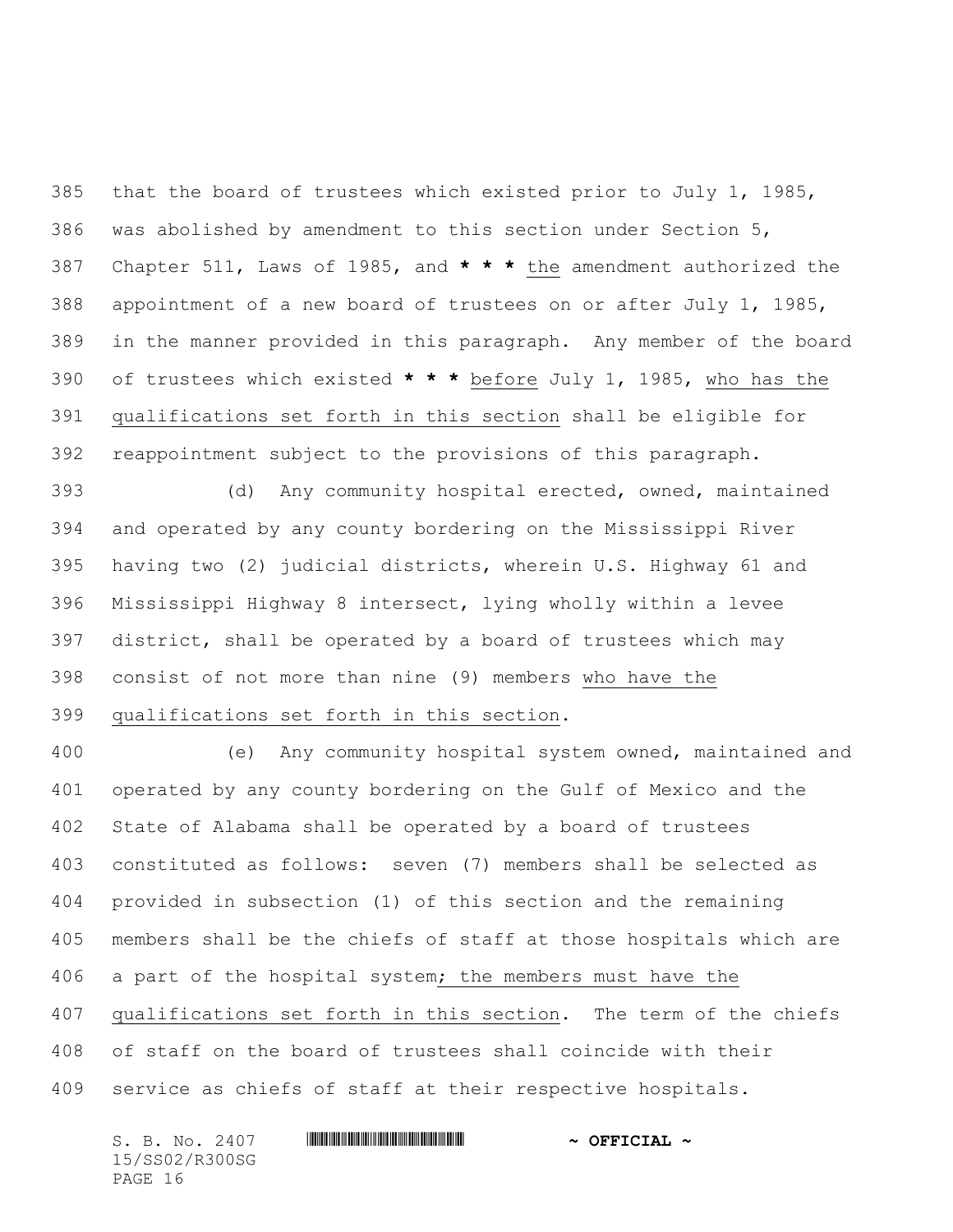(4) Any community hospital owned, maintained and operated by any county wherein Mississippi Highways 16 and 19 intersect, having a land area of five hundred sixty-eight (568) square miles, and having a population in excess of twenty-three thousand seven hundred (23,700) according to the 1980 federal decennial census, shall be operated by a board of trustees of five (5) members who have the qualifications set forth in this section, one (1) of whom shall be elected by the qualified electors of each supervisors district of the county in the manner provided herein. Each member so elected shall be a resident and qualified elector of the district from which he is elected. The first elected members of the board of trustees shall be elected at the regular general election held on November 4, 1986. At **\* \* \*** the election, the members of the board from Supervisors Districts One and Two shall be elected for a term of six (6) years; members of the board from Supervisors Districts Three and Four shall be elected for a term of two (2) years; and the member of the board from Supervisors District Five shall be elected for a term of four (4) years. Each subsequent member of the board shall be elected for a term of six (6) years at the same time as the general election in which the member of the county board of education representing the same supervisors district is elected. All members of the board shall take office on the first Monday of January following the date of their election. The terms of all seven (7) appointed members of **\* \* \*** the board of trustees holding office on the effective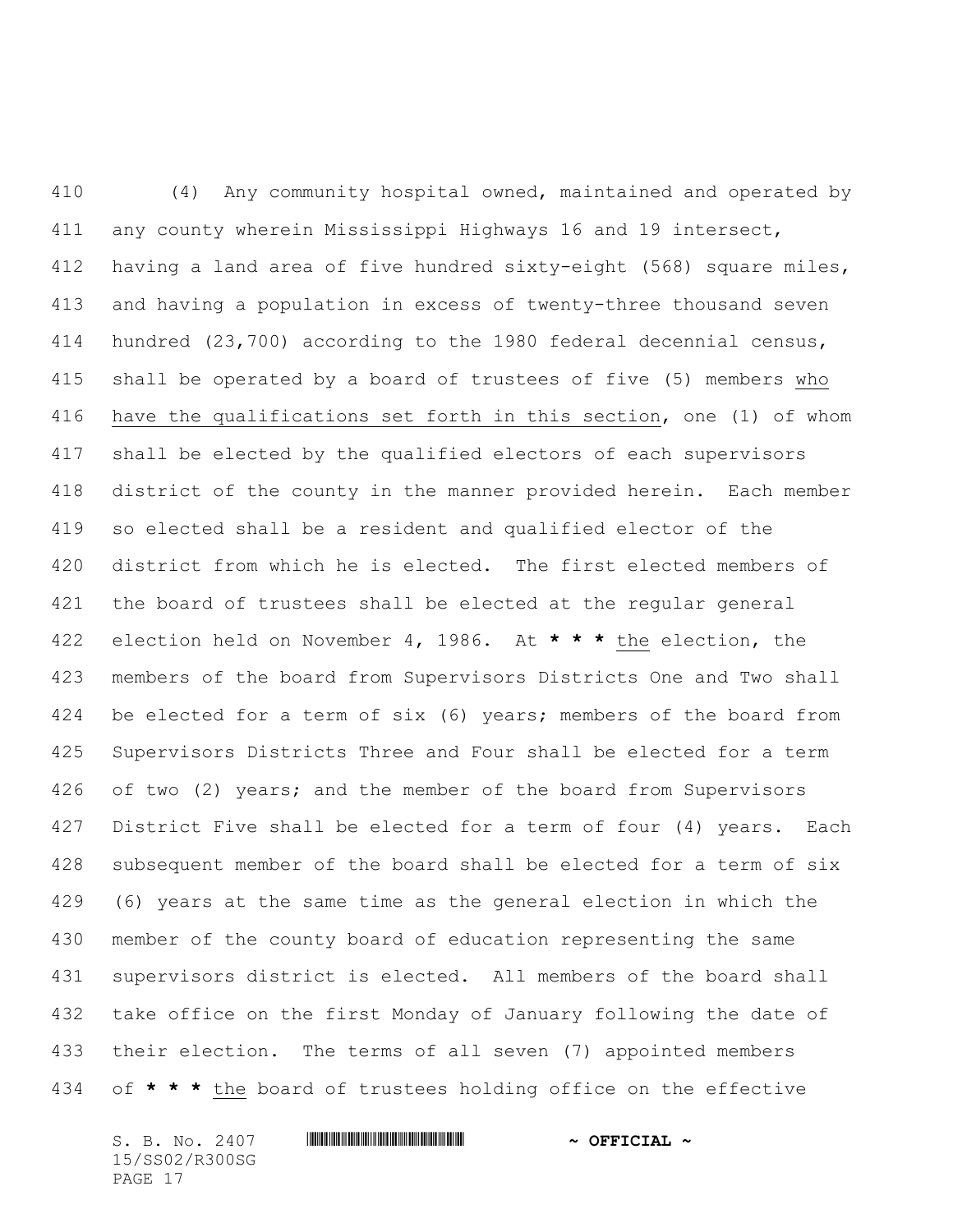date of this act shall expire on the date that the first elected members of the board take office. The board of trustees provided for herein shall not lease or sell the community hospital property under its jurisdiction unless the board of supervisors of the county calls for an election on the proposition and a majority voting in **\* \* \*** the election shall approve **\* \* \*** the lease or sale.

 The members of the board of trustees provided for in this subsection shall be compensated a per diem and reimbursed for their expenses and mileage in the same amount and subject to the same restrictions provided for members of the county board of education in Section 37-5-21 and may, at the discretion of the board, choose to participate in any hospital medical benefit plan which may be in effect for hospital employees. Any member of the board of trustees choosing to participate in **\* \* \*** the plan shall pay the full cost of his participation in the plan so that no expenditure of hospital funds is required.

 The name of any qualified elector who is a candidate for **\* \* \*** the community hospital board of trustees shall be placed on the ballot used in the general elections by the county election commissioners, **\* \* \*** if the candidate files with **\* \* \*** the county election commissioners, not more than ninety (90) days and not less than thirty (30) days **\* \* \*** before the date of **\* \* \*** the general election, a petition of nomination signed by not less than fifty (50) qualified electors of the county residing within each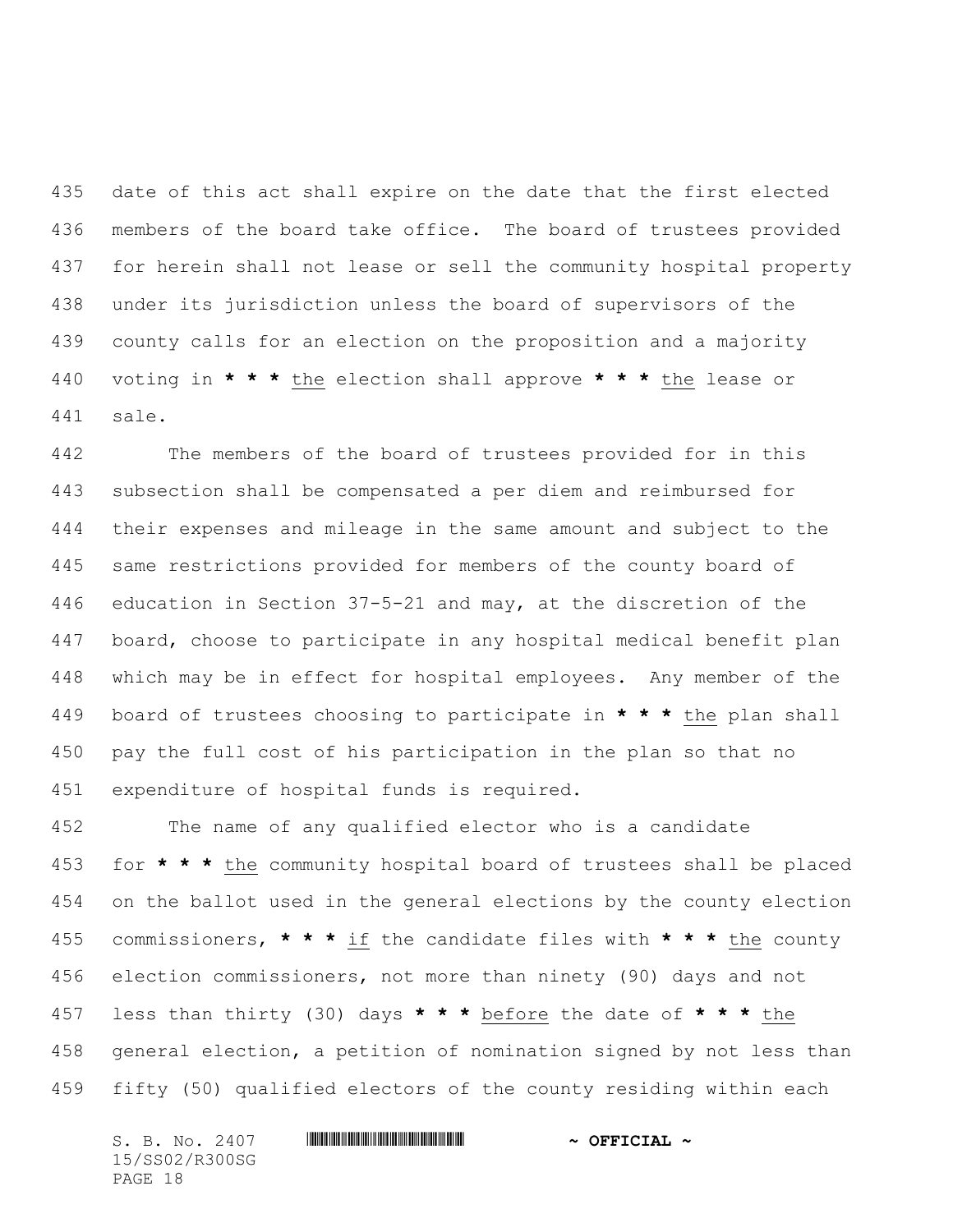supervisors district. The candidate in each supervisors district who receives the highest number of votes cast in the district shall be declared elected.

 (5) A board of trustees provided for herein may, in its discretion, where funds are available, compensate each trustee per diem in the amount of at least the amount established by Section 25-3-69 up to the maximum amount of not more than One Hundred Fifty Dollars (\$150.00) for each meeting of **\* \* \*** the board of trustees or meeting of a committee established by the board of trustees where the trustee was in attendance, and in addition thereto provide meals at **\* \* \*** the meetings and compensate each member attending travel expenses at the rate authorized by Section 25-3-41 for actual mileage traveled to and from the place of meeting.

 (6) The owner which appointed a trustee may likewise remove him from office by majority vote for failure to attend at least fifty percent (50%) of the regularly scheduled meetings of **\* \* \*** the board during the twelve-month period preceding **\* \* \*** the vote, or for violation of any statute relating to the responsibilities of his office, based upon the recommendation of a majority of the remaining trustees.

 (7) For community hospitals located in a county having a population of less than one hundred thousand (100,000) according to the most recent federal decennial census, the members of the board of trustees, administrator and any other officials of the

| S. B. No. 2407 | $\sim$ OFFICIAL $\sim$ |
|----------------|------------------------|
| 15/SS02/R300SG |                        |
| PAGE 19        |                        |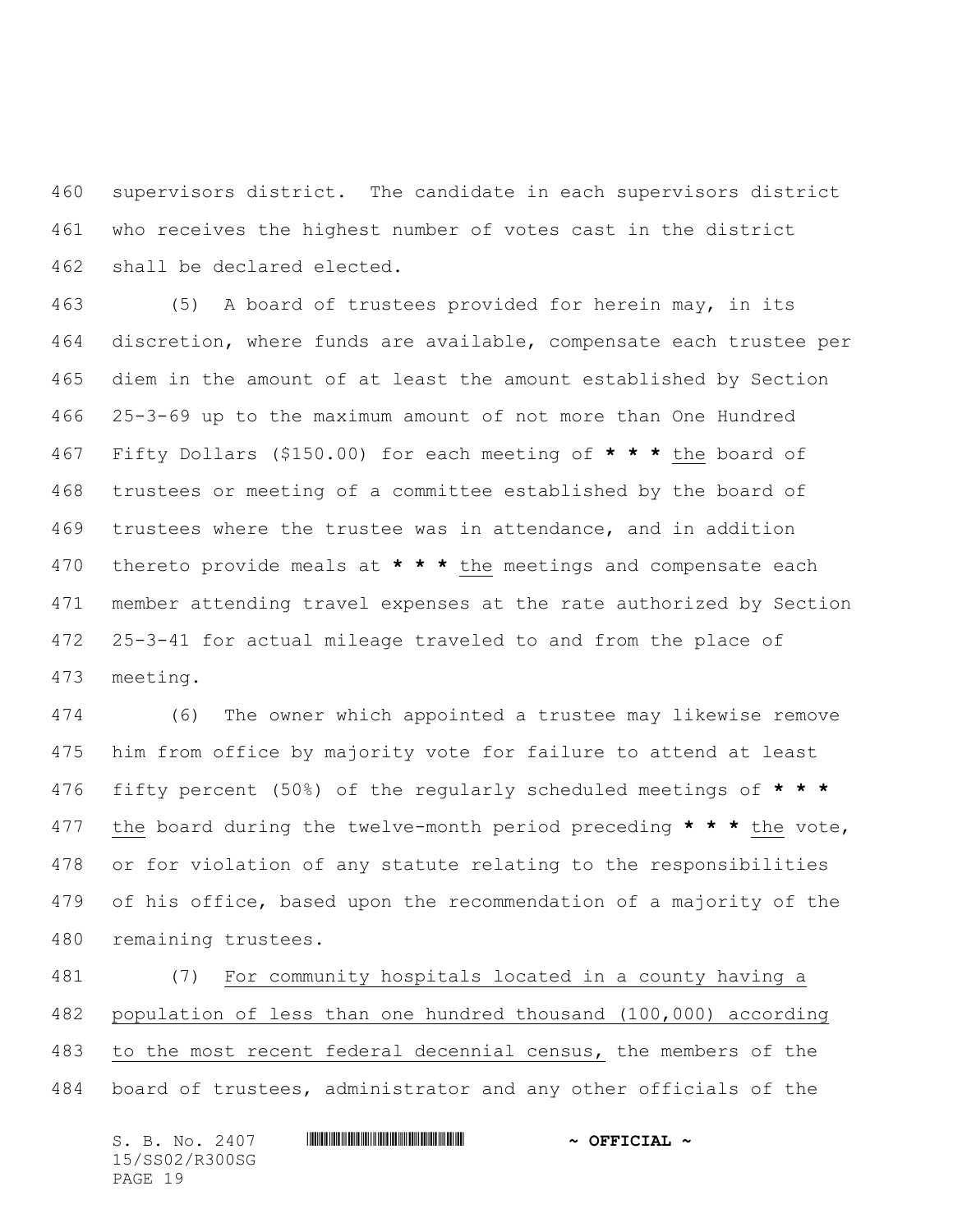community hospital as may be deemed necessary or proper by the board of trustees shall be under bond in an amount not less than Ten Thousand Dollars (\$10,000.00) nor more than One Hundred Thousand Dollars (\$100,000.00) with some surety company authorized to do business in the State of Mississippi to faithfully perform the duties of his office. For community hospitals located in a county having a population of one hundred thousand (100,000) or more according to the most recent federal decennial census, the bond shall be in an amount not less than Fifty Thousand Dollars (\$50,000.00) nor more than Five Hundred Thousand Dollars (\$500,000.00). Premiums for **\* \* \*** the bonds shall be paid from funds of the community hospital.

 **SECTION 7.** Section 27-104-155, Mississippi Code of 1972, is amended as follows:

 27-104-155. (1) The Department of Finance and Administration shall develop and operate a searchable website that includes information on expenditures of state funds from all funding sources. The website shall have a unique and simplified website address, and the department shall require each agency that maintains a generally accessible Internet site or for which a generally accessible Internet site is maintained to include a link on the front page of the agency's Internet site to the searchable website required under this section.

 (a) With regard to disbursement of funds, the website shall include, but not be limited to: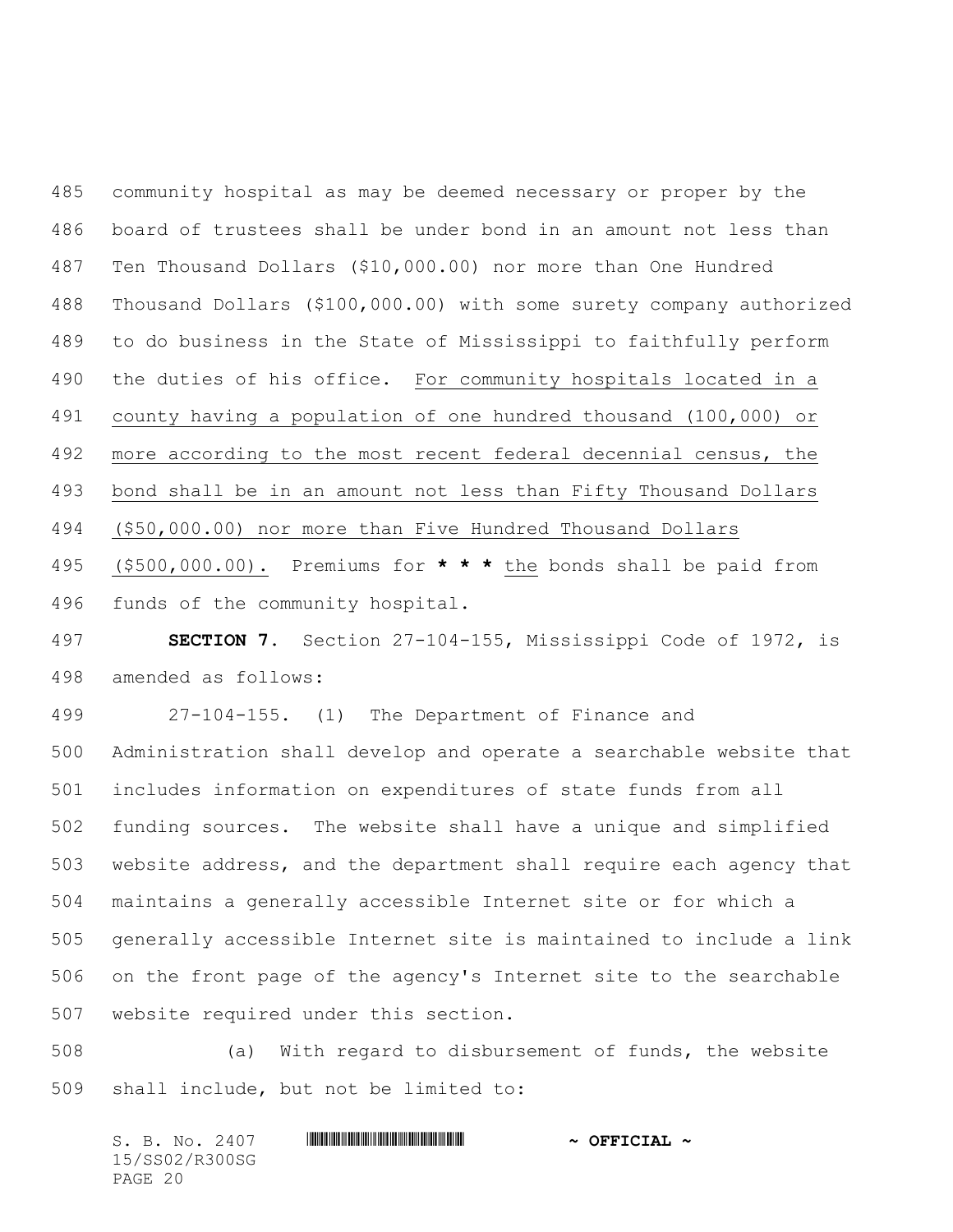(i) The name and principal location of the entity or recipients of the funds, excluding release of information relating to an individual's place of residence, the identity of recipients of state or federal assistance payments, and any other information deemed confidential by state or federal law relating to privacy rights;

516 (ii) The amount of state funds expended; (iii) A descriptive purpose of the funding action or expenditure;

 (iv) The funding source of the expenditure; (v) The budget program or activity of the expenditure;

 (vi) The specific source of authority and descriptive purpose of the expenditure, to include a link to the funding authorization document(s) in a searchable PDF form;

 (vii) The specific source of authority for the expenditure including, but not limited to, a grant, subgrant, contract, or the general discretion of the agency director, provided that if the authority is a grant, subgrant or contract, the website entry shall include a grant, subgrant or contract number or similar information that clearly identifies the specific source of authority. The information required under this paragraph includes data relative to tax exemptions and credits; 533 (viii) The expending agency;

534 (ix) The type of transaction;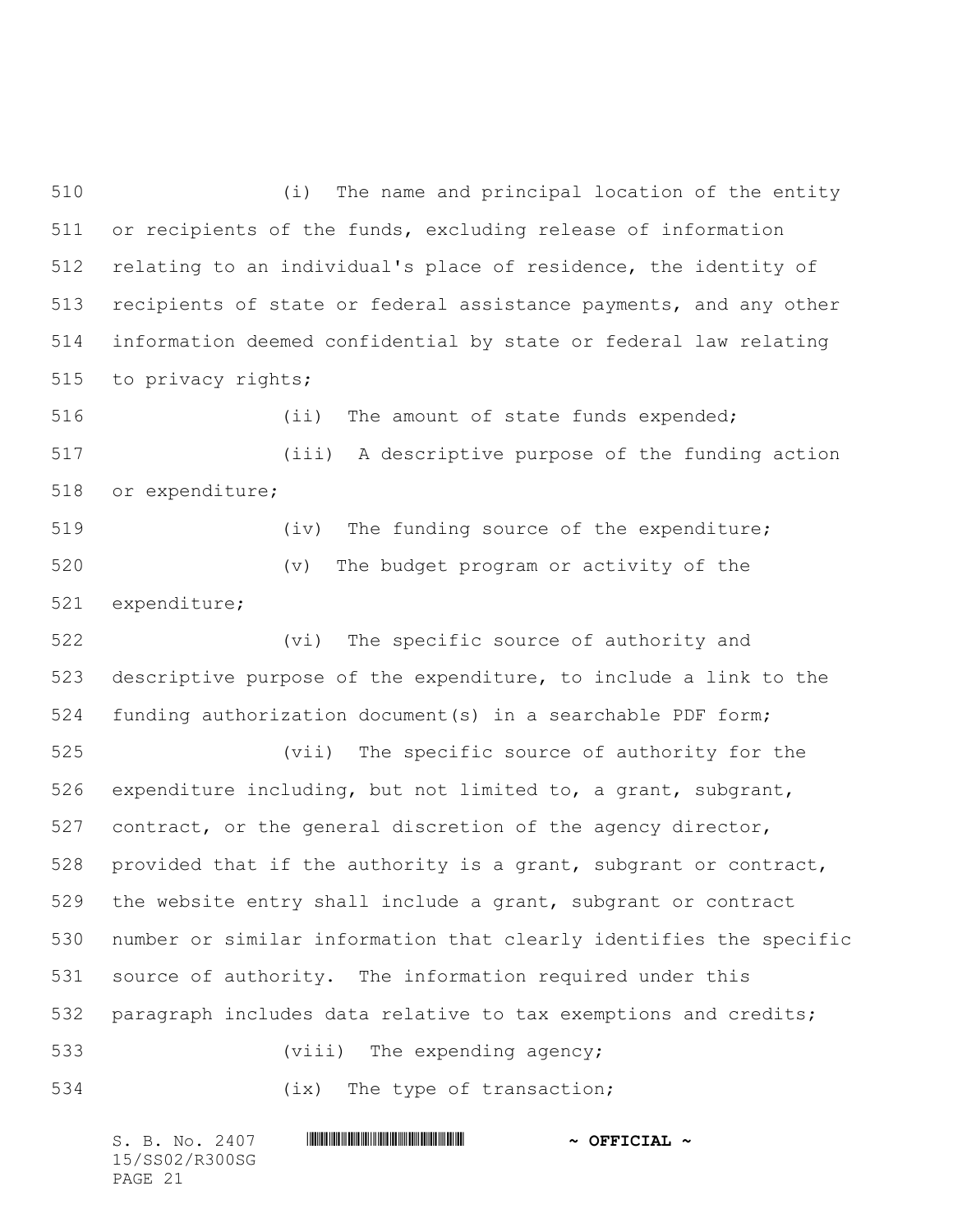(x) The expected performance outcomes achieved for the funding action or expenditure;

 (xi) Links to any state audit or report relating to the entity or recipient of funds or the budget program or activity or agency; and

 (xii) Any other information deemed relevant by the Department of Finance and Administration.

 (b) When the expenditure of state funds involves the expenditure of bond proceeds, the searchable website must include a clear, detailed description of the purpose of the bonds, a current status report on the project or projects being financed by the bonds, and a current status report on the payment of the principal and interest on the bonds.

 (c) The searchable website must include access to an electronic summary of each grant, including amendments; subgrant, including amendments; contract, including amendments; and payment voucher that includes, wherever possible, a hyperlink to the actual document in a searchable PDF format, subject to the restrictions in paragraph (d) of this section. The Department of Finance and Administration may cooperate with other agencies to accomplish the requirements of this paragraph.

 (d) Nothing in Sections 27-104-151 through 27-104-159 shall permit or require the disclosure of trade secrets or other proprietary information, including confidential vendor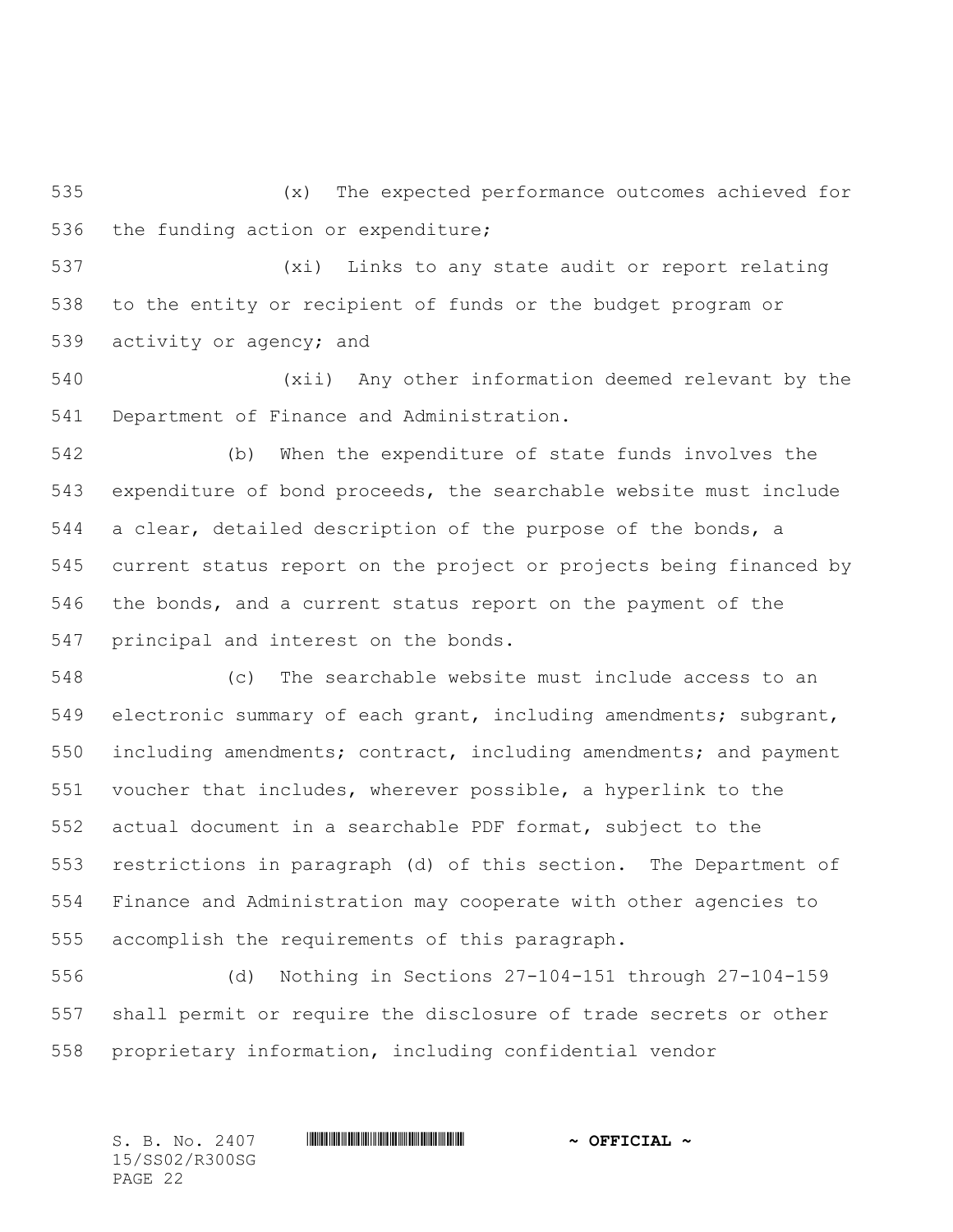information, or any other information that is required to be confidential by state or federal law.

 (e) The information available from the searchable website must be updated no later than fourteen (14) days after the receipt of data from an agency, and the Department of Finance and Administration shall require each agency to provide to the department access to all data that is required to be accessible from the searchable website within fourteen (14) days of each expenditure, grant award, including amendments; subgrant, including amendments; or contract, including amendments; executed by the agency.

 (f) The searchable website must include all information required by this section for all transactions that are initiated in fiscal year 2015 or later. In addition, all information that is included on the searchable website from the date of the inception of the website until July 1, 2014, must be maintained on the website according to the requirements of this section before July 1, 2014, and remain accessible for ten (10) years from the date it was originally made available. All data on the searchable website must remain accessible to the public for a minimum of ten (10) years.

 (2) The Board of Trustees of State Institutions of Higher Learning shall create the IHL Accountability and Transparency website to include its executive office and the institutions of higher learning no later than July 1, 2012. This website shall: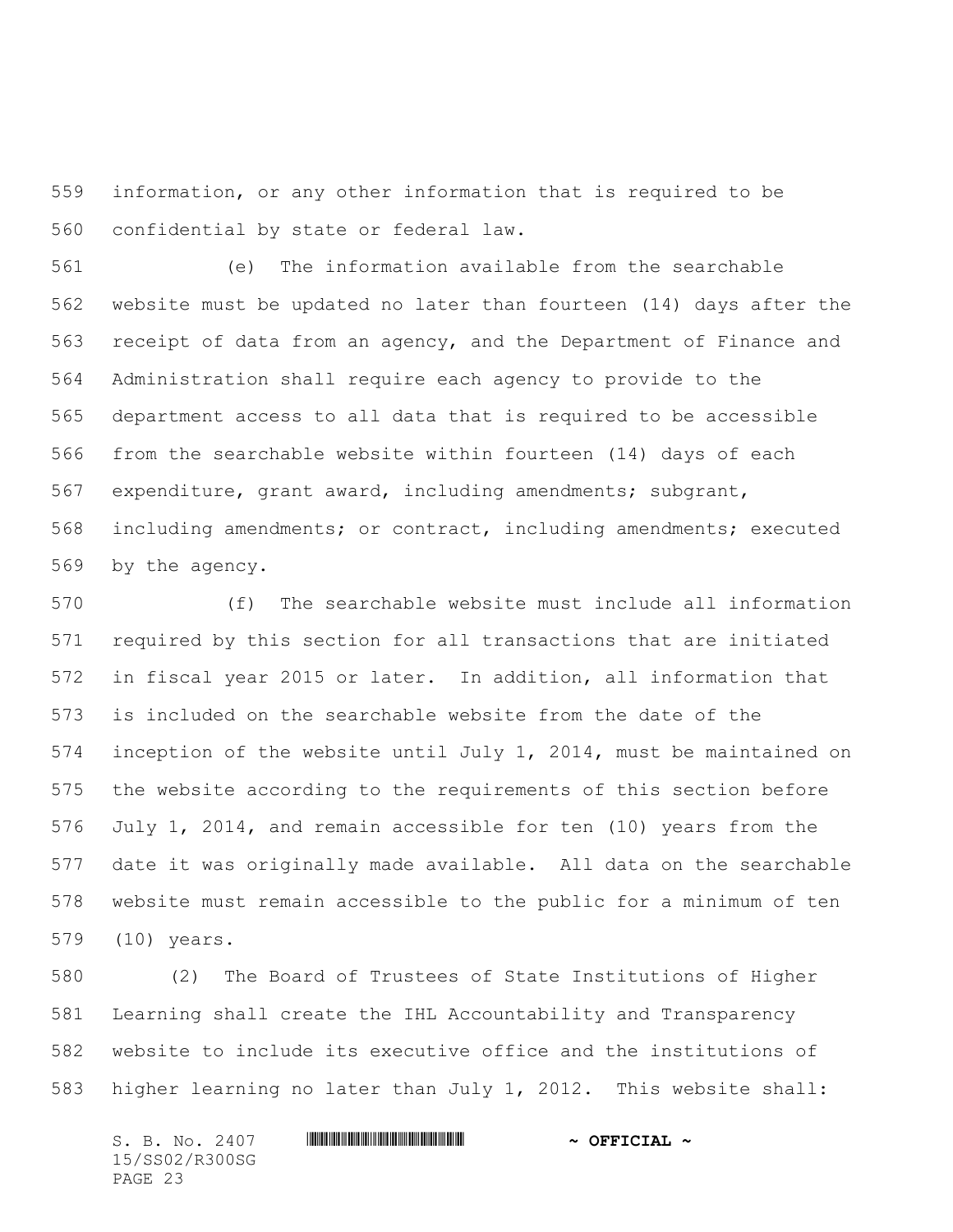(a) Provide access to existing financial reports, financial audits, budgets and other financial documents that are used to allocate, appropriate, spend and account for appropriated funds;

 (b) Have a unique and simplified website address; (c) Be directly accessible via a link from the main page of the Department of Finance and Administration website, as well as the IHL website and the main page of the website of each institution of higher learning;

 (d) Include other links, features or functionality that will assist the public in obtaining and reviewing public financial information;

 (e) Report expenditure information currently available within these enterprise resource planning (ERP) computer systems; and

 (f) Design the reporting format using the existing capabilities of these ERP computer systems.

 (3) The Mississippi Community College Board shall create the Community and Junior Colleges Accountability and Transparency website to include its executive office and the community and junior colleges no later than July 1, 2012. This website shall:

 (a) Provide access to existing financial reports, financial audits, budgets and other financial documents that are used to allocate, appropriate, spend and account for appropriated funds;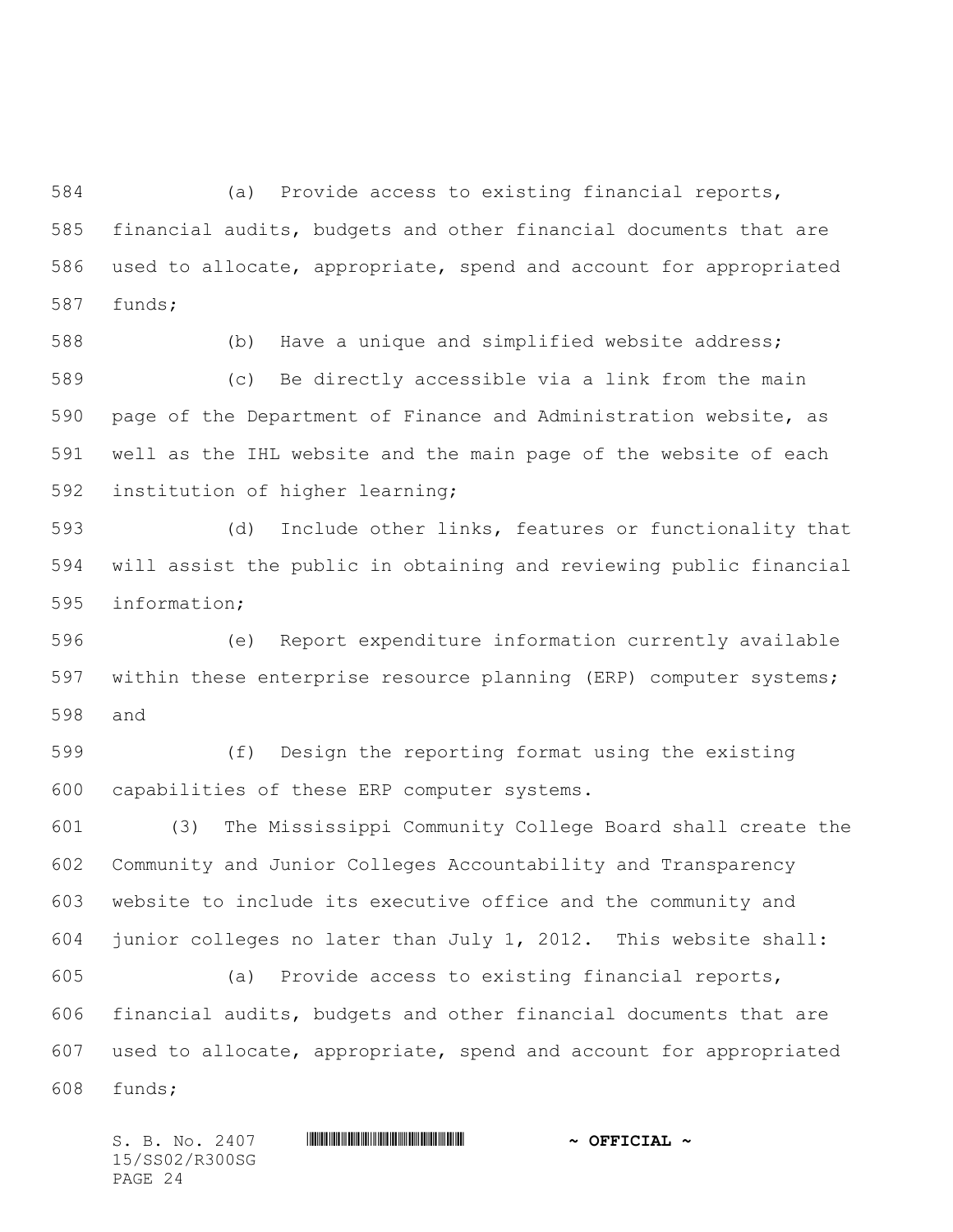(b) Have a unique and simplified website address; (c) Be directly accessible via a link from the main page of the Department of Finance and Administration website, as well as the Mississippi Community College Board website and the main page of the website of each community and junior college; (d) Include other links, features or functionality that

 will assist the public in obtaining and reviewing public financial information;

 (e) Report expenditure information currently available within the computer system of each community and junior college; and

 (f) Design the reporting format using the existing capabilities of the computer system of each community and junior college.

 (4) Not later than January 1, 2016, the owner or owners of a community hospital, as defined in Section 41-13-10, shall create and maintain an accountability and transparency website for the community hospital or set up a separate section for the community hospital on the current website of the owner or owners. This website of the community hospital or section of the website of the owner or owners shall:

(a) Provide access to existing financial reports,

financial audits, budgets and other financial documents of the

community hospital that are used to allocate, appropriate, spend

and account for public funds;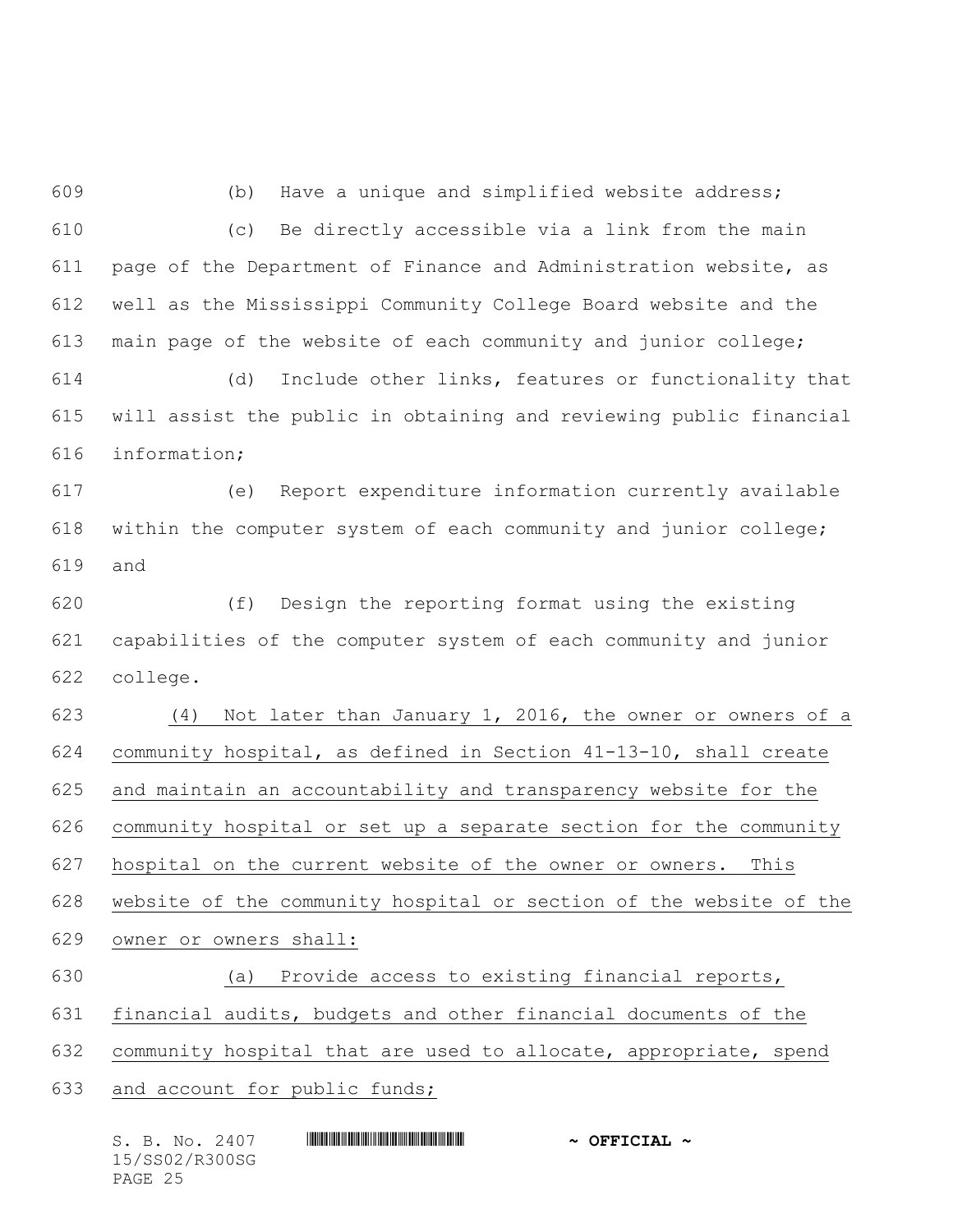| 634 | Have a unique and simplified website address if it<br>(b)       |
|-----|-----------------------------------------------------------------|
| 635 | is a new website for the community hospital, or be an easily    |
| 636 | accessible section of the website of the owner or owners;       |
| 637 | Include links, features or functionality that will<br>(C)       |
| 638 | assist the public in obtaining and reviewing public financial   |
| 639 | information of the community hospital;                          |
| 640 | Report expenditure information of the community<br>(d)          |
| 641 | hospital in functional expenditure categories that is currently |
| 642 | available within the computer system of the community hospital; |
| 643 | and                                                             |
| 644 | Design the reporting format using the existing<br>(e)           |
| 645 | capabilities of the computer system or systems of the owner or  |
| 646 | owners of the community hospital.                               |
| 647 | <b>SECTION 8.</b> Section 41-9-68, Mississippi Code of 1972, is |
| 648 | amended as follows:                                             |
| 649 | 41-9-68. (1) Except as otherwise provided in subsection (2)     |
| 650 | of this section, records maintained by public hospitals * * *   |
| 651 | shall be exempt from the provisions of the Mississippi Public   |
| 652 | Records Act of 1983.                                            |
| 653 | The following records of public hospitals shall not be<br>(2)   |
| 654 | exempt from the Mississippi Public Records Act of 1983:         |
| 655 | The official minutes of the board of trustees of a<br>(a)       |
| 656 | public hospital;                                                |
| 657 | Financial reports not otherwise exempt that are<br>(b)          |
| 658 | required by state or federal statute or regulation to be filed  |
|     | S. B. No. 2407<br>$\sim$ OFFICIAL $\sim$                        |
|     |                                                                 |

15/SS02/R300SG PAGE 26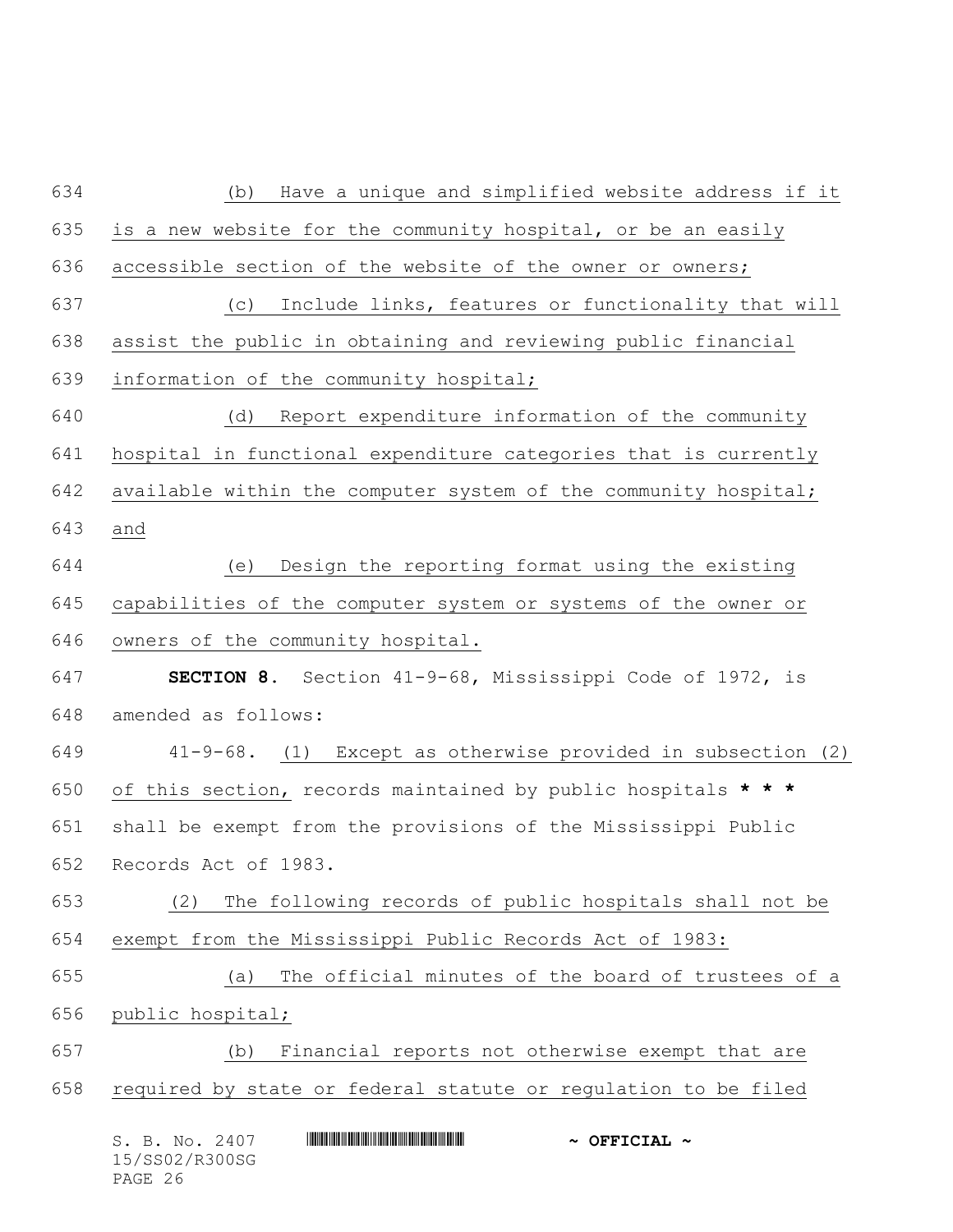with the owner of the public hospital or with any other agency of state or federal government; and (c) Any other record maintained by a public hospital that does not fall within the definition of the term "hospital records" as that term is defined in Section 41-9-61, except for the following records, which shall be exempt: (i) Records directly relating to the terms of any potential or current employment or services agreement with any physicians or other employees of a public hospital, including any application for medical staff privileges or membership with a public hospital; (ii) Records directly relating to the credentialing, health, performance, salary, raises or disciplinary action of any employee or medical staff member or applicant for medical staff privileges at a public hospital; (iii) Records directly relating to prospective strategic business decisions of a public hospital, including without limitation, decisions to open a new service line, implement capital improvements, or file applications for certificates of need or determinations of nonreviewability with the State Department of Health; and (iv) Records directly relating to individual patient billing and collection information. **SECTION 9.** The following shall be codified as Section 41-13-49, Mississippi Code of 1972:

| S. B. No. 2407 | $\sim$ OFFICIAL $\sim$ |
|----------------|------------------------|
| 15/SS02/R300SG |                        |
| PAGE 27        |                        |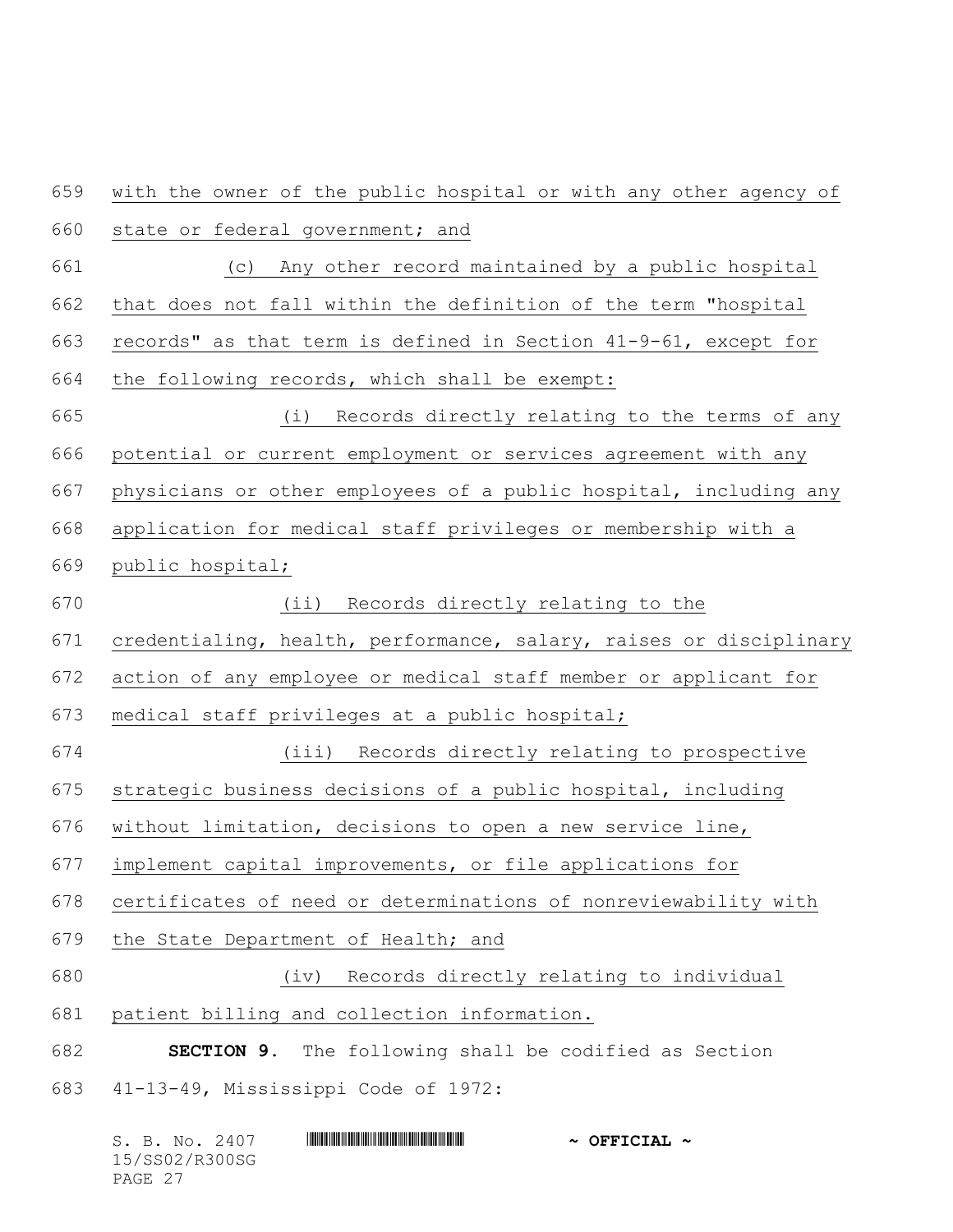41-13-49. (1) As used in this section and Section 41-13-51, the following terms shall be defined as provided in this subsection:

 (a) "Administrator" means the person primarily responsible for the management of the retirement plan or, if no person is clearly designated, the trustee of the retirement plan who has the ultimate authority to manage the plan;

 (b) "Beneficiary" means a person, other than the participant, who is designated by a participant or by the retirement plan to receive a benefit under the retirement plan;

 (c) "Defined benefit retirement plan" means a retirement plan other than a defined contribution retirement plan;

 (d) "Defined contribution retirement plan" means a retirement plan that provides for an individual account for each participant and for benefits based solely upon the amount contributed to the participant's account, and any income, expenses, gains and losses credited or charged to the account and any forfeitures of accounts of other participants that may be 702 allocated to the participant's account;

 (e) "Governing law" means state and local laws establishing or authorizing the creation of the retirement plan and the principal state and local laws and regulations governing the management of the retirement plan or assets of either;

15/SS02/R300SG PAGE 28

S. B. No. 2407 \*SS02/R300SG\* **~ OFFICIAL ~**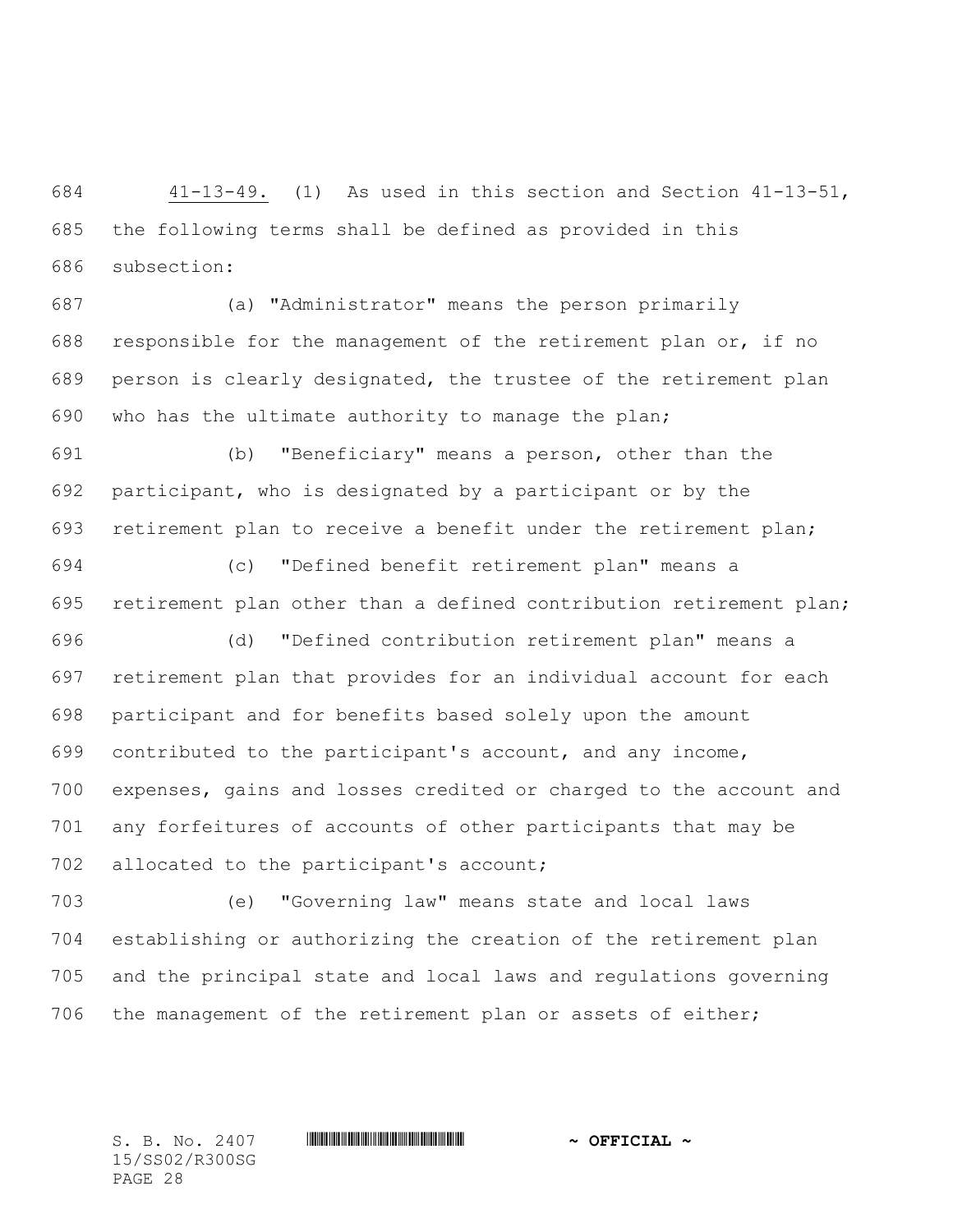(f) "Nonforfeitable benefit" means an immediate or deferred benefit that arises from a participant's service, is unconditional, and is enforceable against the retirement plan;

 (g) "Participant" means an individual who is or has been an employee enrolled in the retirement plan and who is or may become eligible to receive or is currently receiving a benefit under the retirement plan, or whose beneficiaries are or may become eligible to receive a benefit. The term does not include an individual who is no longer an employee of the community hospital and has not accrued any nonforfeitable benefits under the retirement plan;

 (h) "Retirement plan" means a plan of rights and obligations that a community hospital establishes or maintains and that, by its express terms or as a result of surrounding circumstances, provides retirement income to employees;

 (i) "Trustee" means a person who has ultimate authority to manage a retirement plan or to invest or manage its assets.

 (2) This section and Section 41-13-51 apply to any defined benefit retirement plan established or maintained by a community hospital for its employees, whether the membership of the retirement plan is open or closed to new members. This section and Section 41-13-51 do not apply to any community hospital that is a member of the Public Employees' Retirement System.

 (3) The administrator of the retirement plan shall prepare and disseminate: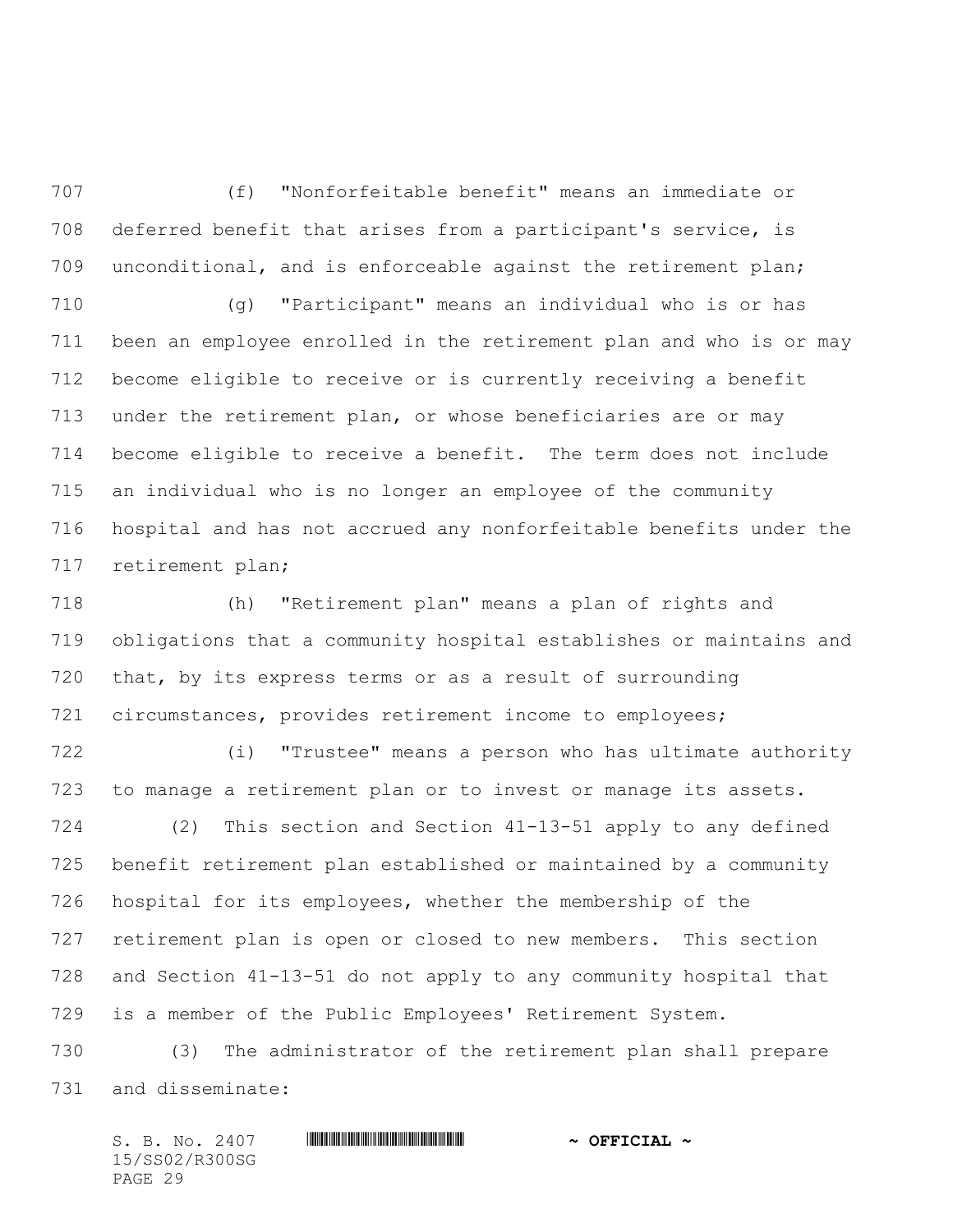(a) A summary plan description of the retirement plan; (b) A summary description of any material modification in the terms of the retirement plan and any material change in the information required to be contained in the summary plan description, to the extent the modification or change has not been integrated into an updated summary plan description;

 (c) An annual disclosure of financial and actuarial status; and

(d) An annual report.

 (4) The administrator shall make available for public examination in the principal office of the administrator and in other places if necessary to make the information reasonably available to participants:

 (a) The governing law of the retirement plan; (b) The most recent summary plan description; (c) Summary descriptions of modifications or changes described in subsection (3)(b) of this section that have been provided to participants and beneficiaries but not yet integrated

into the summary plan description;

 (d) The most recent annual disclosure of financial and actuarial status; and

(e) The most recent annual report.

 (5) Upon written request by a participant, beneficiary or member of the public, the administrator shall provide a copy of any publication described in subsection (4) of this section.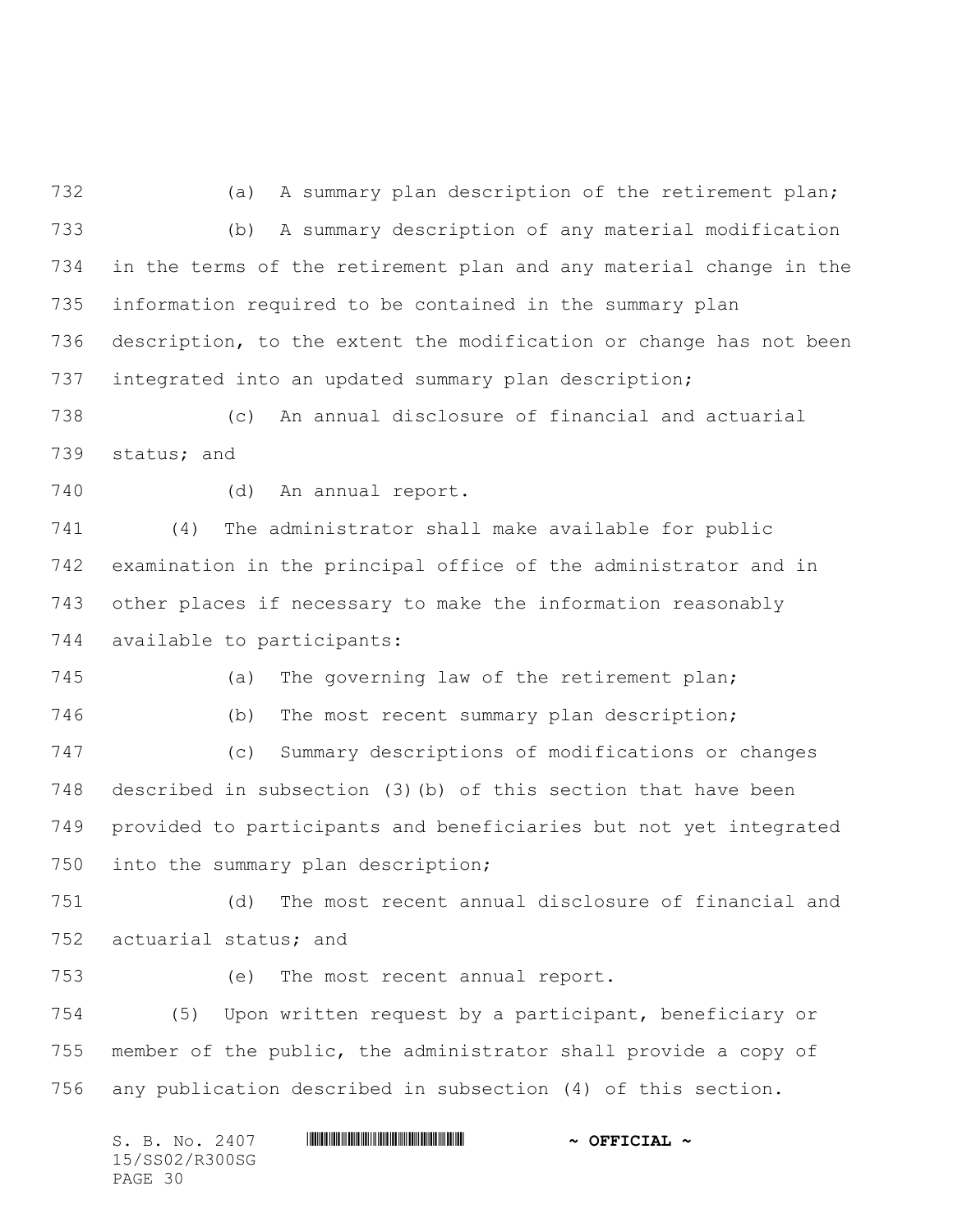(6) The administrator shall furnish to each participant and to each beneficiary who is receiving benefits under the retirement plan:

 (a) A copy of the most recent summary plan description, along with any summary descriptions of modifications or changes described in subsection (3)(b) of this section, within three (3) months after a person becomes a participant or, in the case of a beneficiary, within three (3) months after a person first receives benefits, or, if later, within four (4) months after the retirement plan becomes subject to this section;

 (b) The summary description of any modifications or changes described in subsection (3)(b) of this section, within seven (7) months after the end of the fiscal year in which a 770 modification or change has been made;

 (c) A copy of an updated summary plan description that integrates all modifications and changes at intervals not 773 exceeding five (5) years; and

 (d) The annual report within seven (7) months after the end of each fiscal year.

 (7) The administrator shall provide to a participant or beneficiary a statement containing information that would permit the participant or beneficiary to estimate projected benefits reasonably, to the extent the information is regularly maintained by the retirement plan. The information shall be provided with the annual report or upon written request of the participant or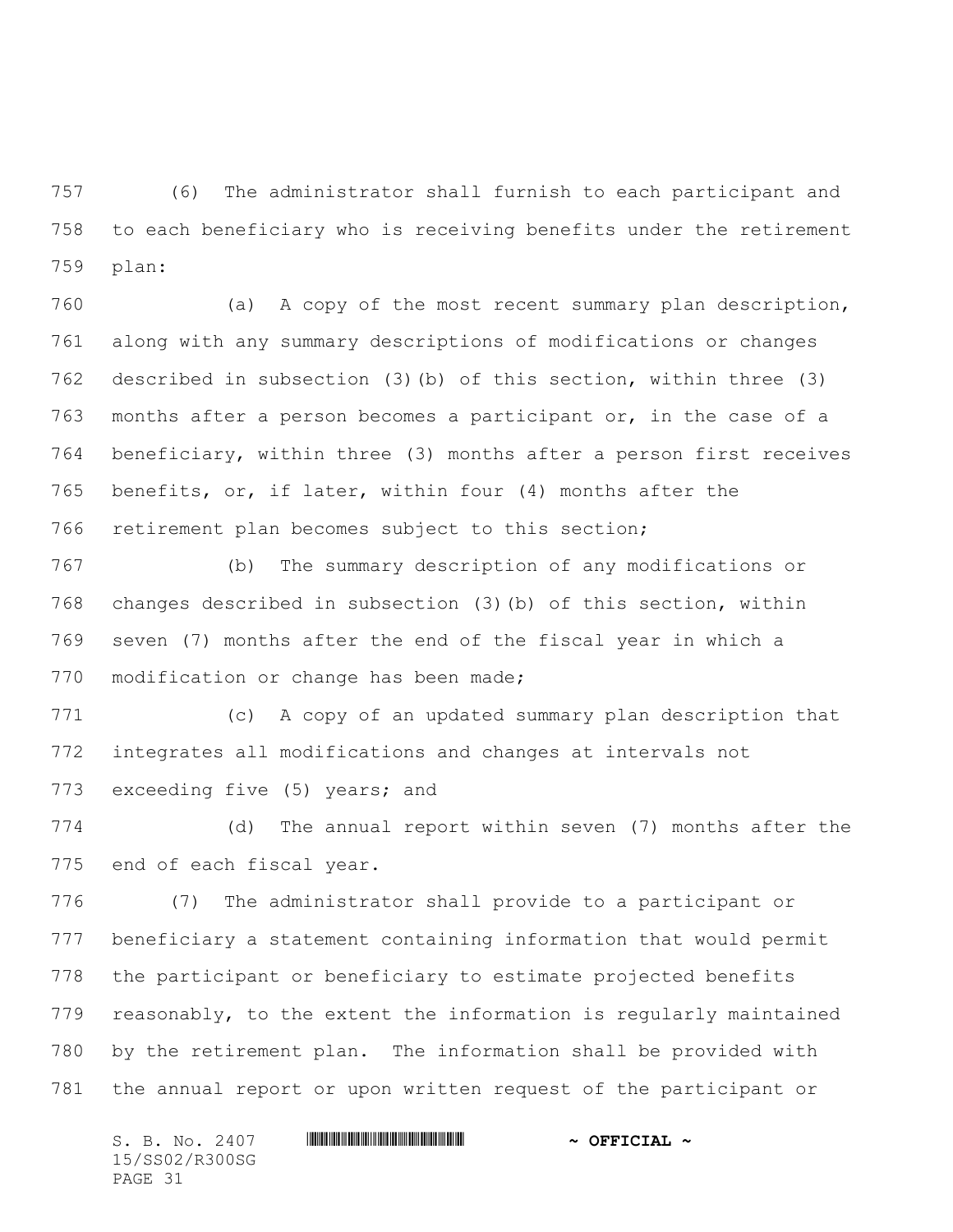beneficiary. The information need not be provided to a participant or beneficiary who is currently receiving benefits.

 (8) A participant who is not currently receiving benefits is entitled without charge to one (1) statement under subsection (7) of this section during any fiscal year. The administrator shall provide the statements within thirty (30) days after the participant's or beneficiary's request.

 **SECTION 10.** The following shall be codified as Section 41-13-51, Mississippi Code of 1972:

 41-13-51. (1) A summary plan description and a summary description of modifications or changes under Section 41-13-49(3)(b) of this act shall be written in a manner calculated to be understood by the average participant and be accurate and sufficiently comprehensive reasonably to inform the participants and beneficiaries of their rights and obligations under the retirement plan.

(2) A summary plan description shall contain:

799 (a) The name of the retirement plan;

 (b) The name and business address of the administrator; (c) The name and business address of each agent for 802 service of process;

 (d) Citations to the governing law of the retirement plan;

 (e) A description of the retirement plan's requirements 806 respecting eligibility for participation and benefits;

| S. B. No. 2407 | $\sim$ OFFICIAL $\sim$ |
|----------------|------------------------|
| 15/SS02/R300SG |                        |
| PAGE 32        |                        |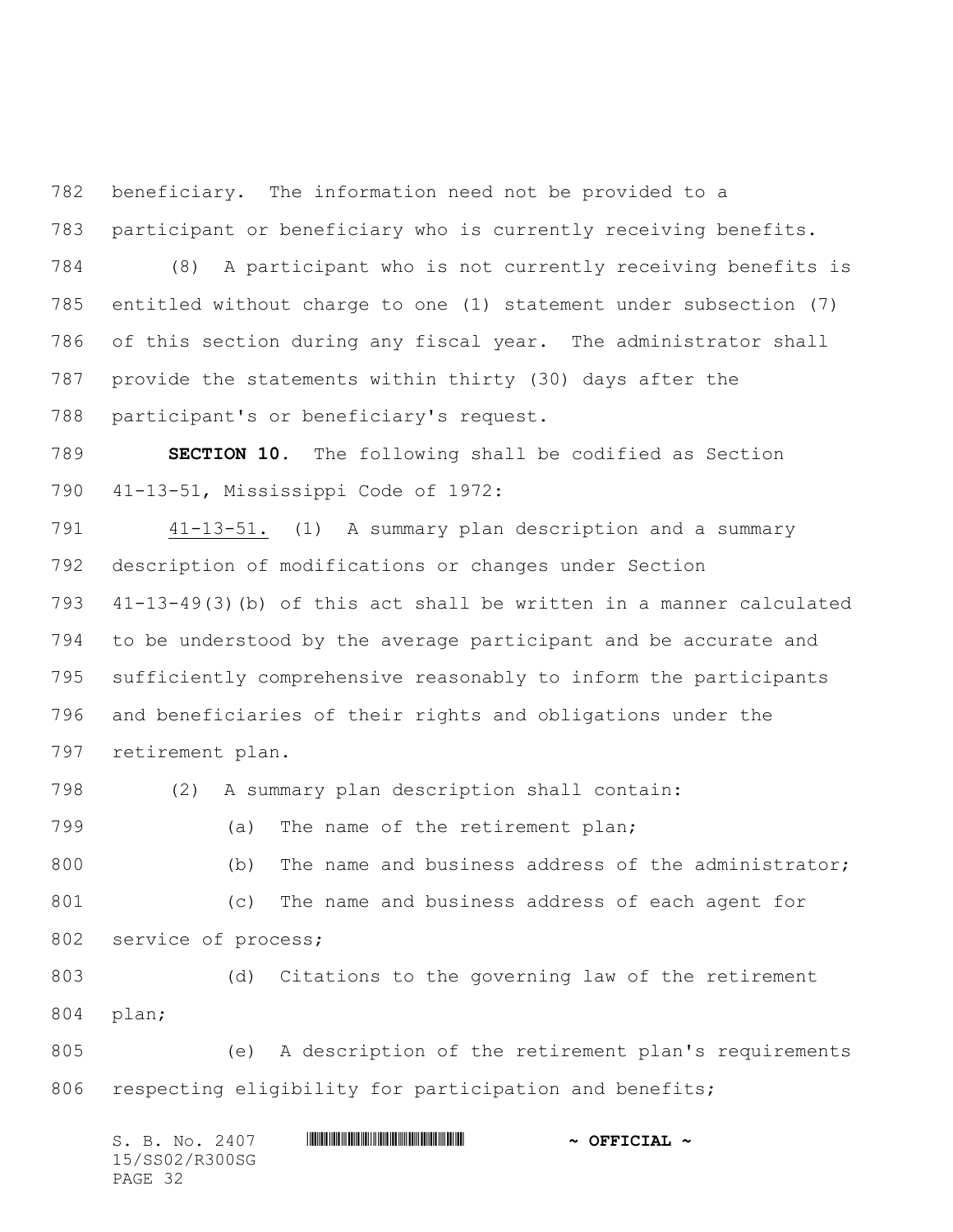807 (f) A description of the retirement plan's provisions 808 providing for nonforfeitable benefits;

809 (g) A description of circumstances that may result in 810 disqualification, ineligibility or denial or loss of benefits;

811 (h) A description of the benefits provided by the 812 retirement plan, including the manner of calculating benefits and 813 any benefits provided for spouses and survivors;

814 (i) The source of financing of the retirement plan; 815 (j) The identity of any organization through which 816 benefits are provided;

817 (k) The date the fiscal year ends;

 (l) The procedures to claim benefits under the retirement plan and the administrative procedures available under the retirement plan for the redress of claims that are denied in 821 whole or in part; and

822 (m) Notice of the availability of additional 823 information under Section  $41-13-49(4)$ ,  $(5)$ ,  $(7)$  and  $(8)$ .

824 (3) An annual disclosure of financial and actuarial 825 status shall contain:

826 (a) The name of the retirement plan;

827 (b) The name and business address of the administrator; 828 (c) The name and business address of each trustee and 829 each member of a trustee board and a brief description of how the 830 trustee or member was selected;

15/SS02/R300SG PAGE 33

S. B. No. 2407 **\*\*\***  $\blacksquare$  **WITH AND INTERFERENT**  $\sim$  **OFFICIAL**  $\sim$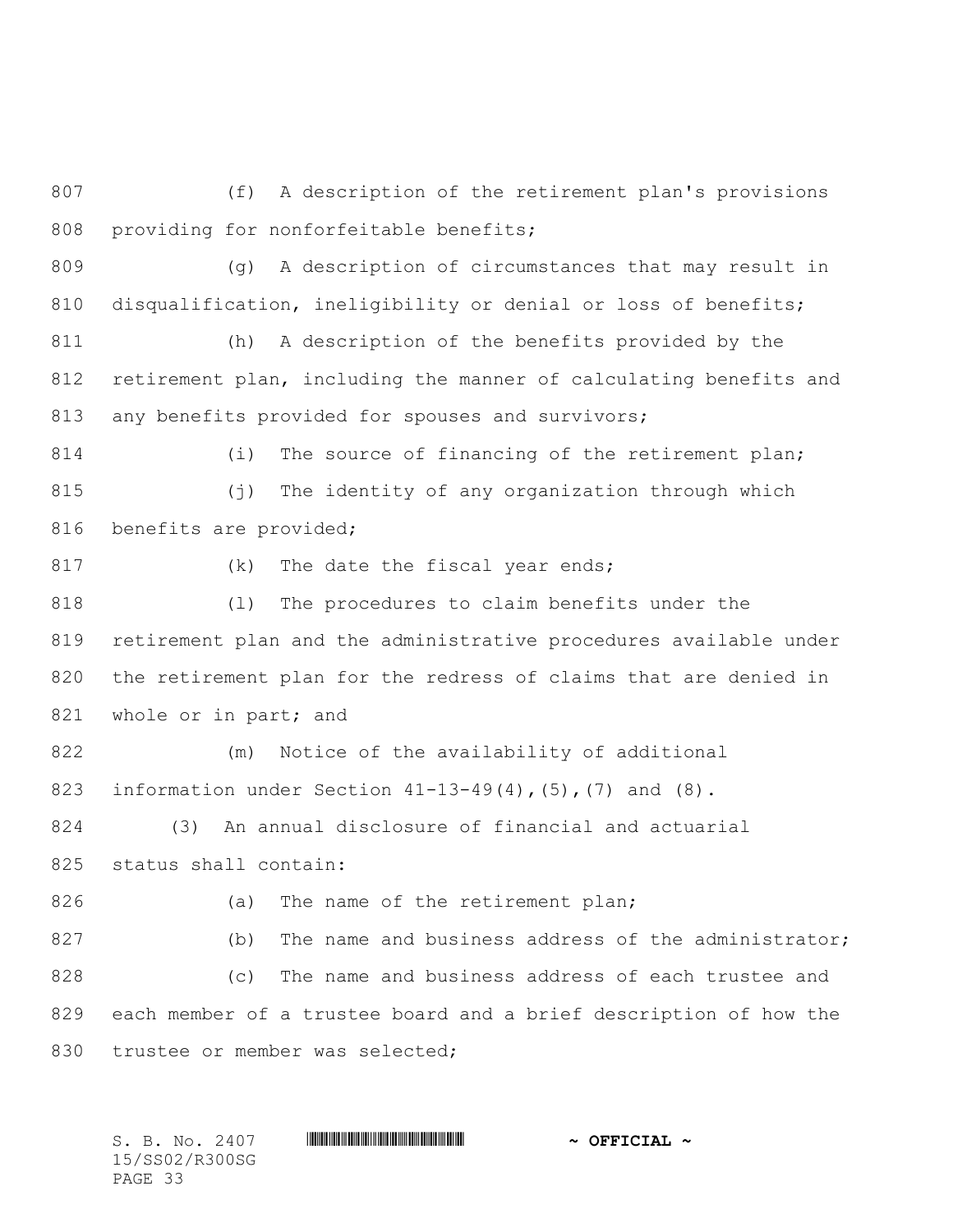(d) The name and business address of each agent for the 832 service of process;

 (e) The number of employees covered by the retirement plan;

 (f) Financial statements and notes to the financial statements in conformity with generally accepted accounting principles;

 (g) An opinion on the financial statements by a qualified public accountant in conformity with generally accepted 840 auditing standards;

 (h) Actuarial schedules and notes to the actuarial schedules in conformity with generally accepted actuarial principles and practices for measuring pension obligations;

 (i) An opinion by a qualified actuary that the actuarial schedules are complete and accurate to the best of the actuary's knowledge, that each assumption and method used in preparing the schedules is reasonable, that the assumptions and methods in the aggregate are reasonable, and that the assumptions and methods in combination offer the actuary's best estimate of anticipated experience;

 (j) A description of any material interest, other than the interest in the retirement plan itself, held by the community hospital or any employee organization representing employees covered by the retirement plan in any material transaction with

15/SS02/R300SG PAGE 34

S. B. No. 2407 **\*\*\***  $\blacksquare$  **WITH AND INTERFERENT**  $\sim$  **OFFICIAL**  $\sim$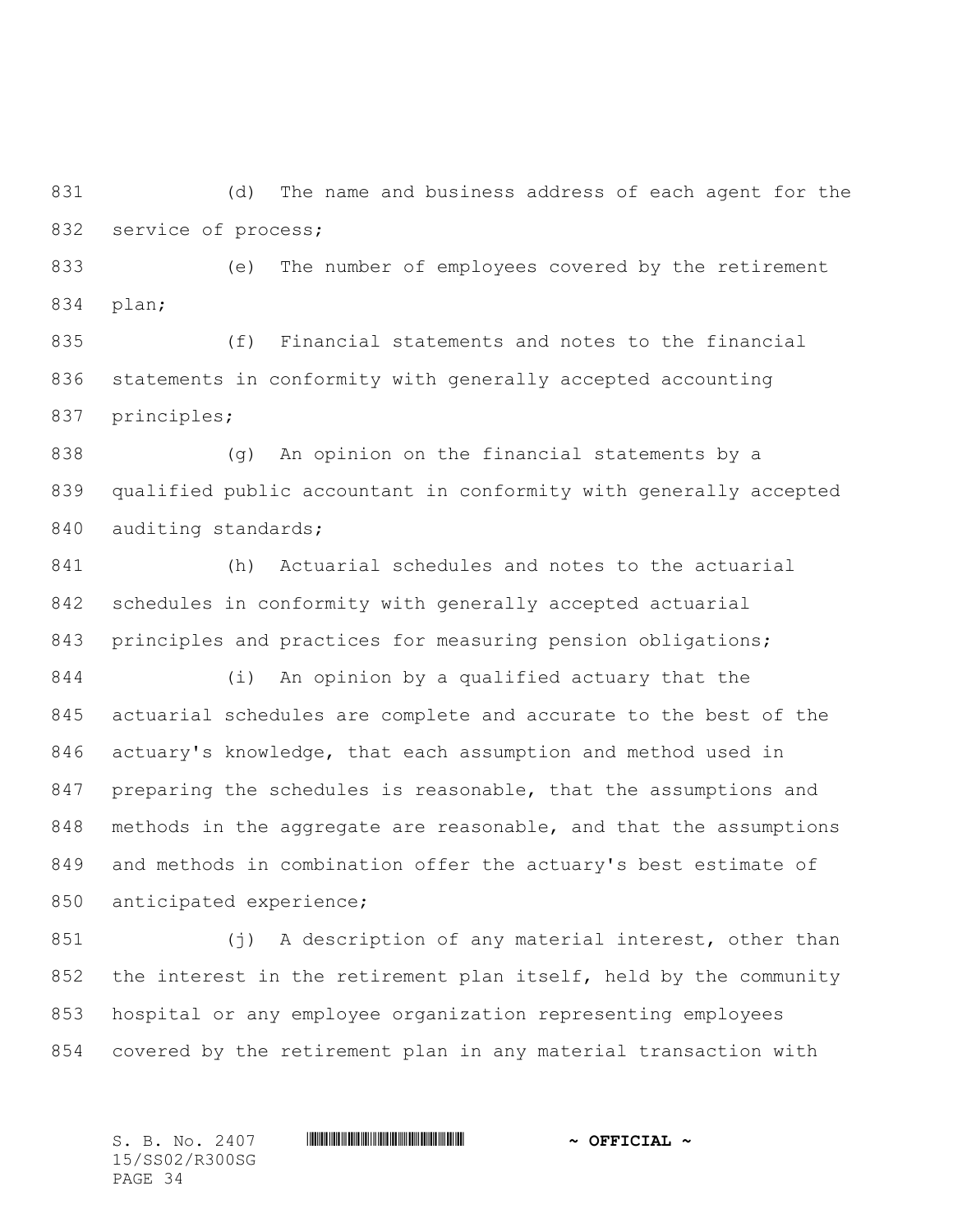the retirement plan within the last three (3) years or proposed to be effected;

 (k) A description of any material interest held by any trustee, administrator or employee who is a fiduciary with respect 859 to the investment and management of assets of the retirement plan, or by a related person, in any material transaction with the retirement plan within the last three (3) years or proposed to be effected;

 (l) A schedule of the rates of return, net of total investment expense, on assets of the retirement plan overall and on assets aggregated by category over the most recent one-, three-, five- and ten-year periods, to the extent available, and the rates of return on appropriate benchmarks for assets of the retirement plan overall and for each category over each period;

 (m) A schedule of the sum of total investment expense and total general administrative expense for the fiscal year expressed as a percentage of the fair value of assets of the 872 retirement plan on the last day of the fiscal year, and an 873 equivalent percentage for the preceding five (5) fiscal years; and

 (n) A schedule of all assets held for investment purposes on the last day of the fiscal year aggregated and identified by issuer, borrower, lessor or similar party to the transaction stating, if relevant, the asset's maturity date, rate 878 of interest, par or maturity value, number of shares, cost and

15/SS02/R300SG PAGE 35

## S. B. No. 2407 **\*\*\***  $\blacksquare$  **WITH AND INTERFERENT**  $\sim$  **OFFICIAL**  $\sim$